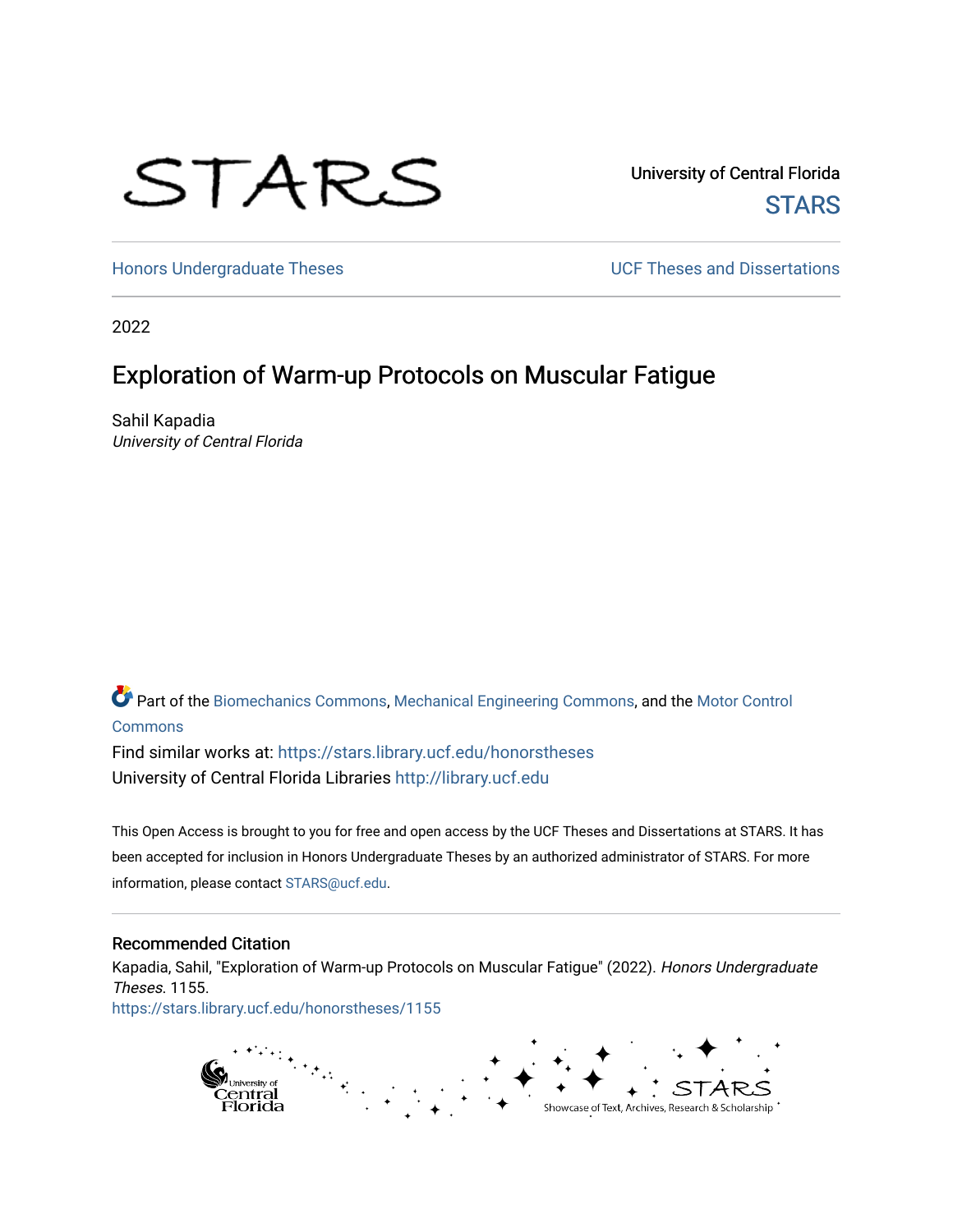## EXPLORATION OF WARM-UP PROTOCOLS ON MUSCULAR FATIGUE

by

## SAHIL KAPADIA

A thesis submitted in partial fulfillment of the requirements

for the Honors Interdisciplinary Thesis Program in Mechanical Engineering

in the College of Engineering and Computer Sciences

and in the Burnett Honors College

at the University of Central Florida

Orlando, Florida

Spring Term 2022

Thesis Chair: Hansen A. Mansy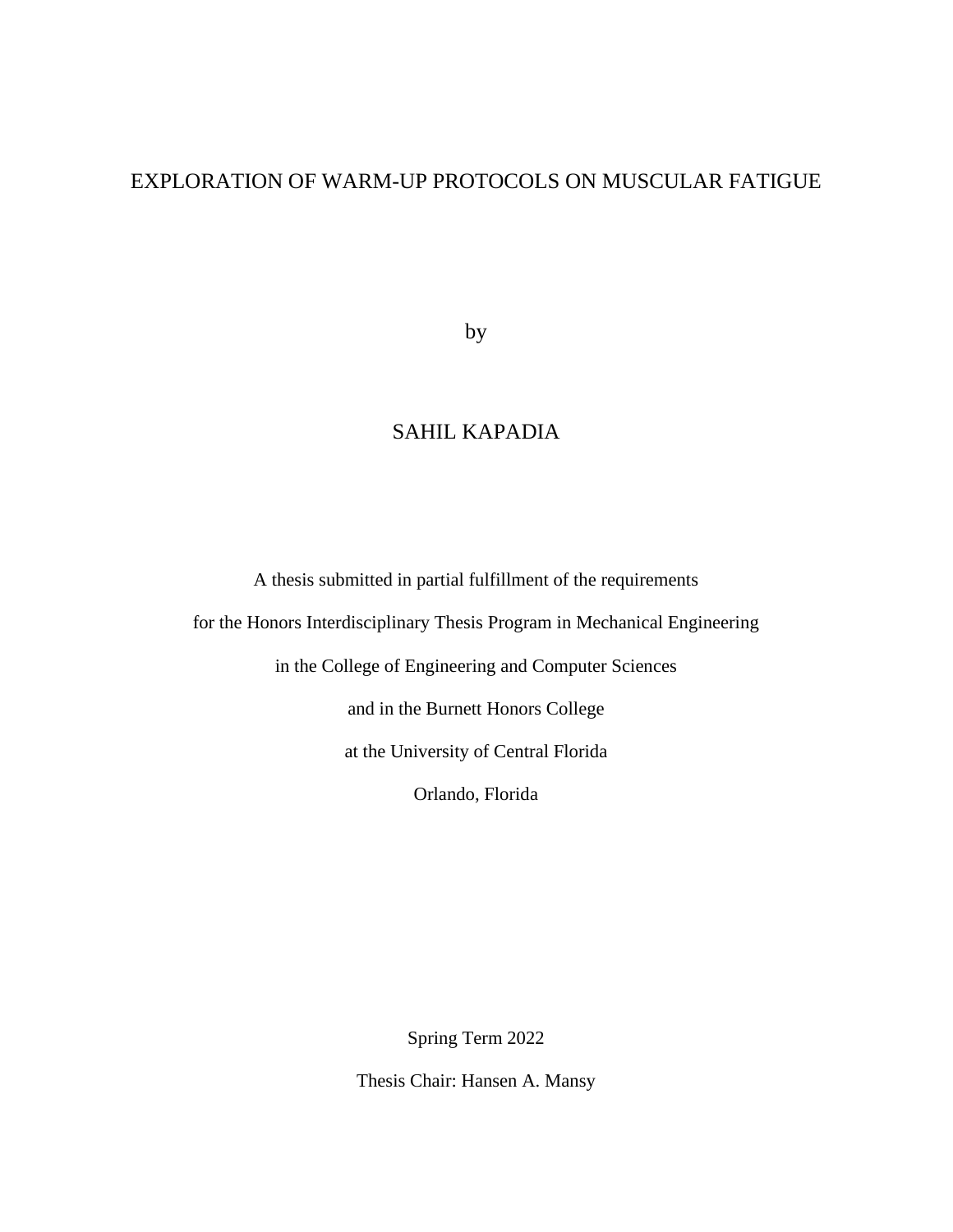## **ABSTRACT**

Muscular dystrophy is a genetically linked myopathy with no cure available. The lack of a cure makes early detection and treatment of muscular dystrophy imperative. When reviewing protocols examining muscular fatigue at submaximal isometric contractions, proper warm-up appeared to be absent and could have caused skewed results and conclusions. This study examines the effects of implementing a warm-up protocol before fatiguing trials. In this study, 10 adult subjects conducted fatiguing protocols with the right rectus at submaximal isometric contractions. The warm-up period included a light walk along with contractions at 20% and 33% of maximal voluntary isometric contraction (MVIC) levels. Active recovery measures were also taken into consideration as subjects conducted the fatiguing protocol to relieve the onset effects of lactic acidosis. The contraction durations with and without warmup were found to be significantly different (p=0.001, t-test). Subjects without warmup had a 73.30 second contraction duration difference between their first and second fatiguing contraction, whereas subjects with warmup had a difference of 5.94 seconds. Future studies may investigate the effects the warm-up on the electromechanical efficiency (EME) and mechanomyography (MMG) frequency relationship.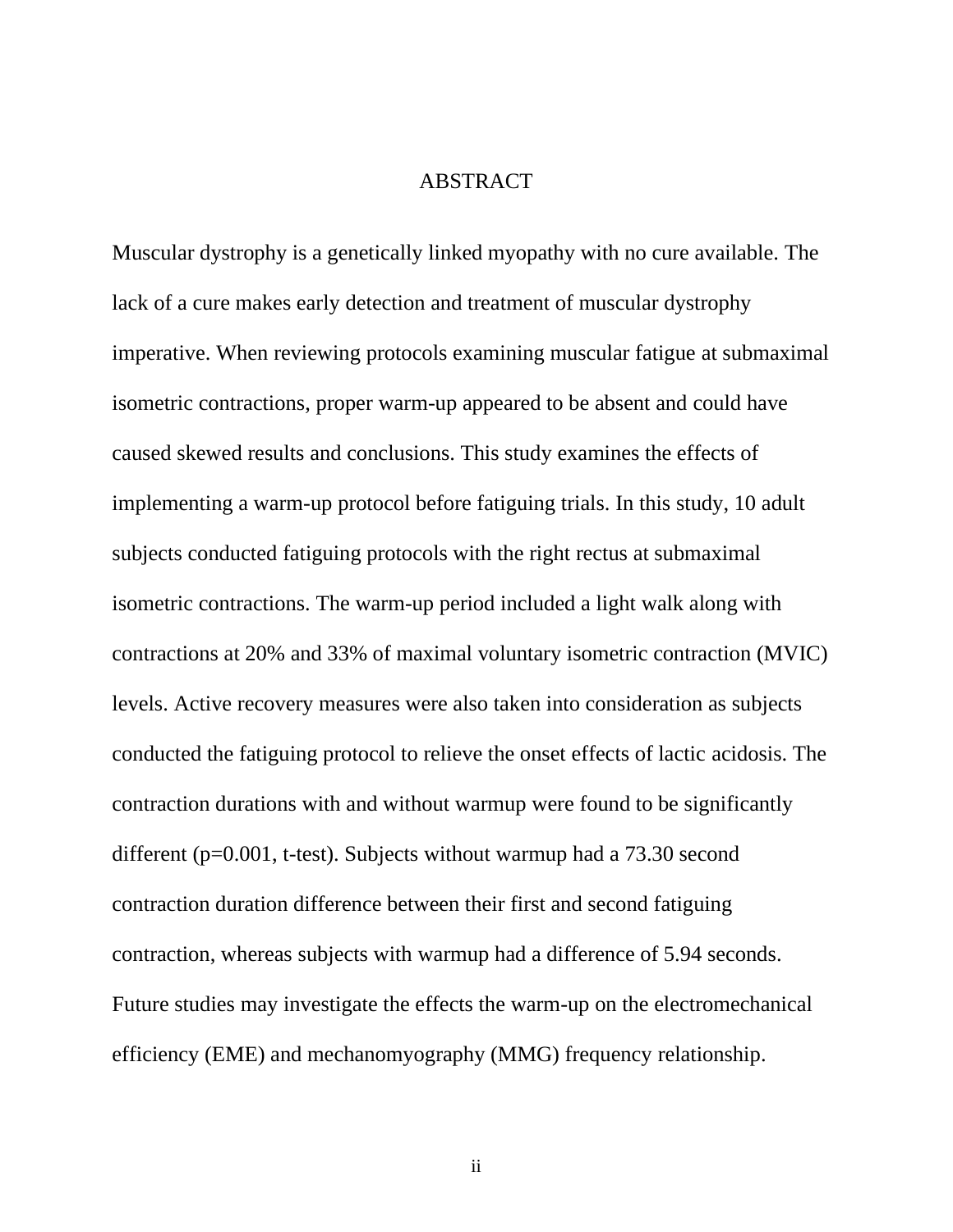#### ACKNOWLEDGEMENTS

Without the help and support of numerous people this thesis and study would not be possible. I would like to thank my thesis chair Dr. Hansen Mansy for providing me the opportunity to be a part of the Biomedical Acoustic Research Lab and for his continued guidance and help throughout the exploration and investigation of this research. His help was something I could always rely on and without his guidance I would not be in the position I am today.

I would also like to thank Dr. Richard Sandler for being in my research committee and providing crucial feedback and recommendations as I completed my thesis. Without his help I would not have been able to complete a thorough investigation.

Additionally, I would like to thank my research partners Rehana Koilpillai and Aaliyah Shaikh. Without Rehana's help and mentorship I could not have completed this study. We conquered many puzzles together to reach the end product and I am glad we could do so together. Aaliyah was a critical part of the team and helped with literature analysis and with conducting the trials and her help was immensely crucial to meet the deadlines we had.

Lastly, I would like to thank my friends and family for their continued support of my education and the endeavors I have had. This project took time and dedication and without the support that they gave me I could not have reached the point I am at. I am very grateful and fortunate to have

them pushing me to accomplish my dreams and goals. Thank you.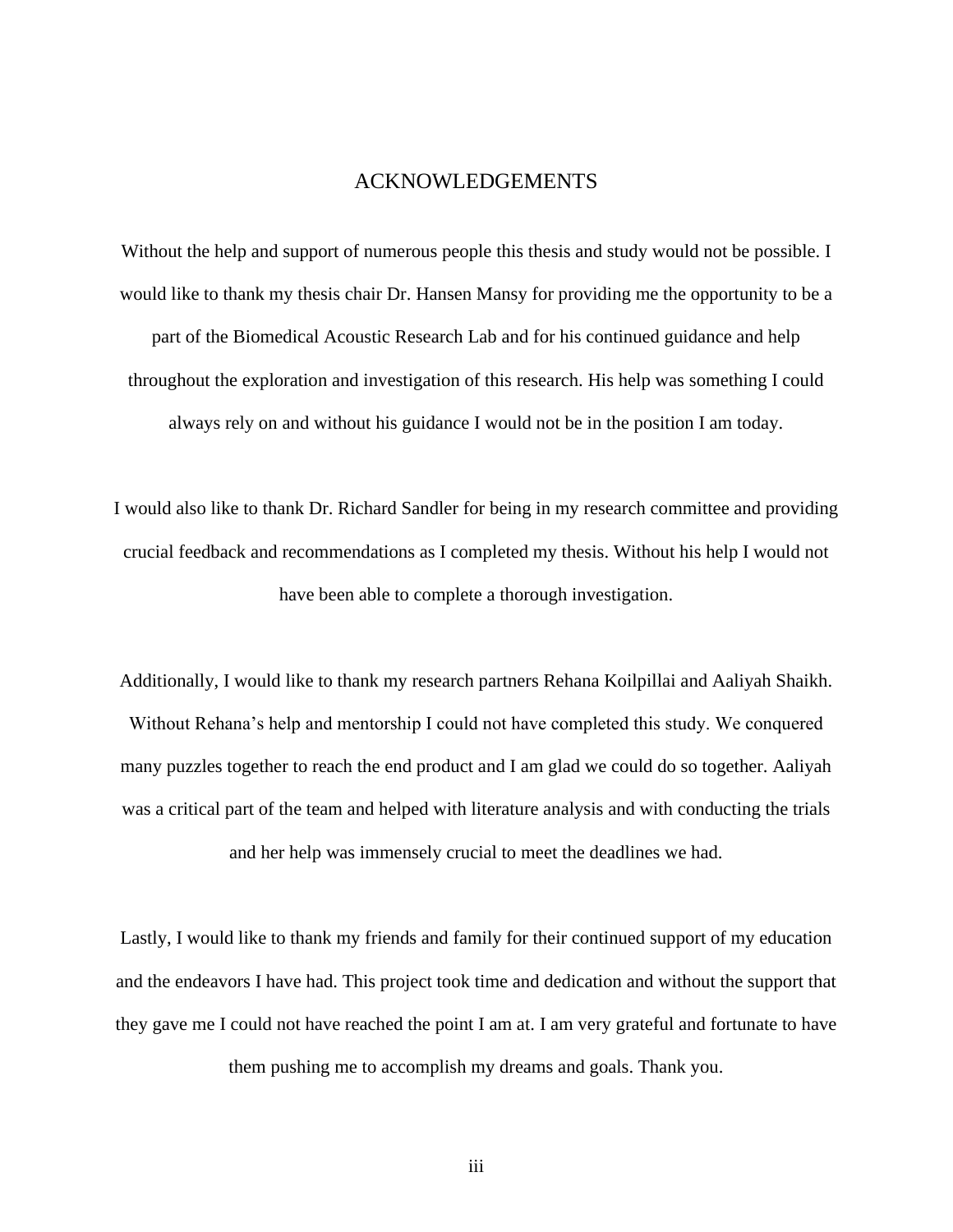# **TABLE OF CONTENTS**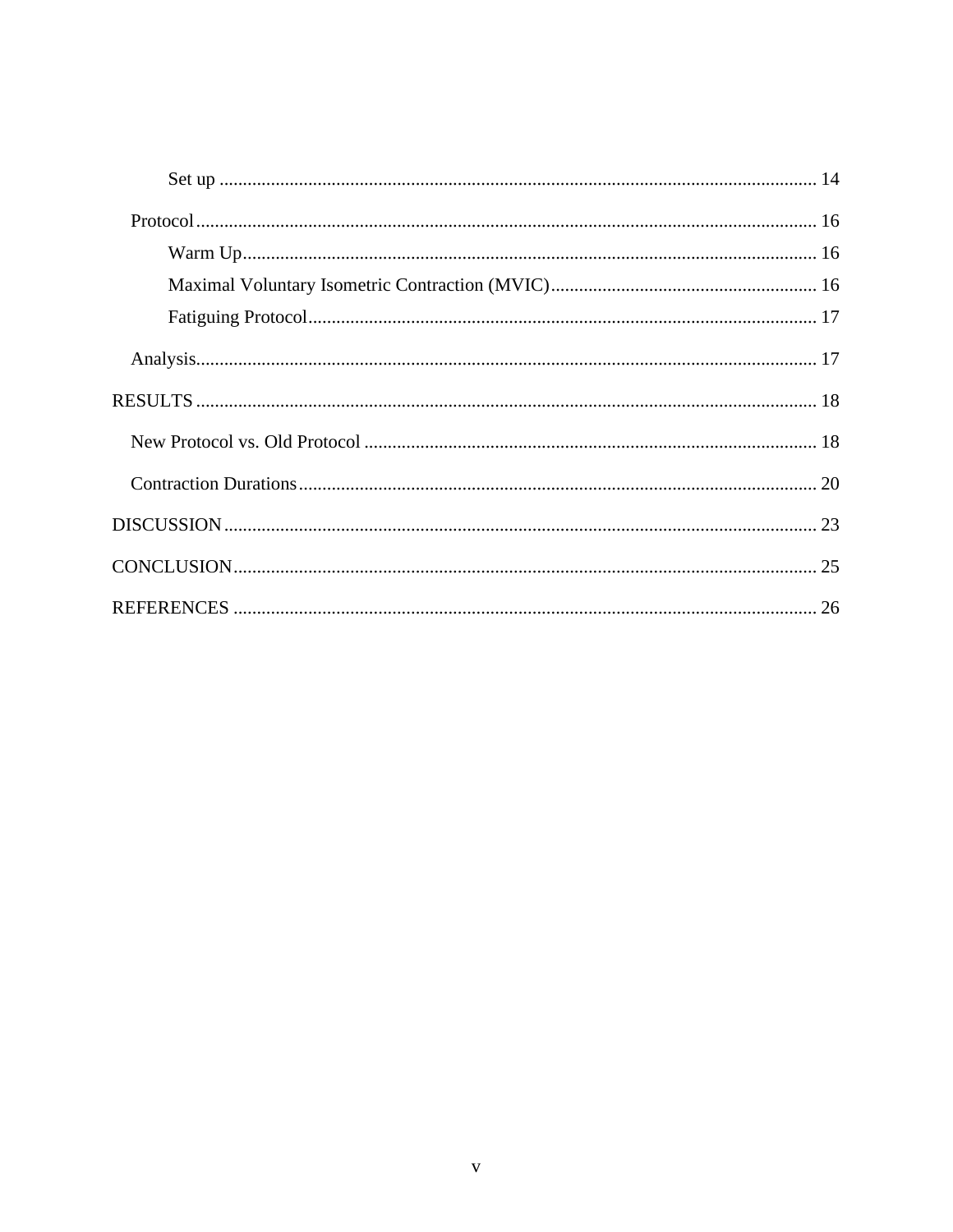# LIST OF FIGURES

<span id="page-6-0"></span>

| Figure 3: Graphical representation of contraction periods between the first (blue) and second                  |  |
|----------------------------------------------------------------------------------------------------------------|--|
|                                                                                                                |  |
| Figure 4: Graphical representation of instantaneous power output in the different experimental                 |  |
| conditions. The control group is noted as CO and the warm-up group is noted as WU, the *                       |  |
|                                                                                                                |  |
|                                                                                                                |  |
|                                                                                                                |  |
| Figure 7: Graphical representation of contraction durations in new protocol ---------------------------------- |  |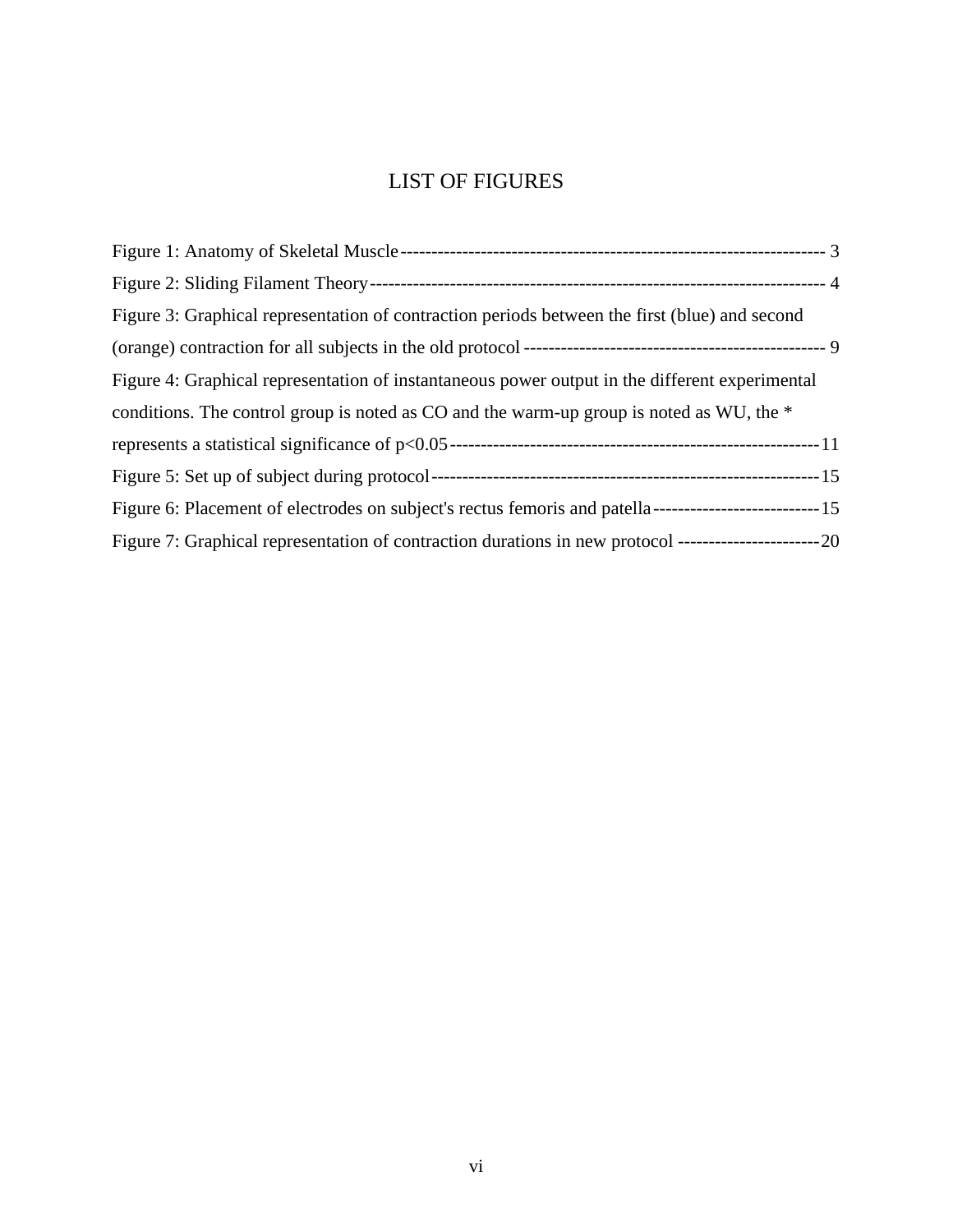# LIST OF TABLES

<span id="page-7-0"></span>

|--|--|--|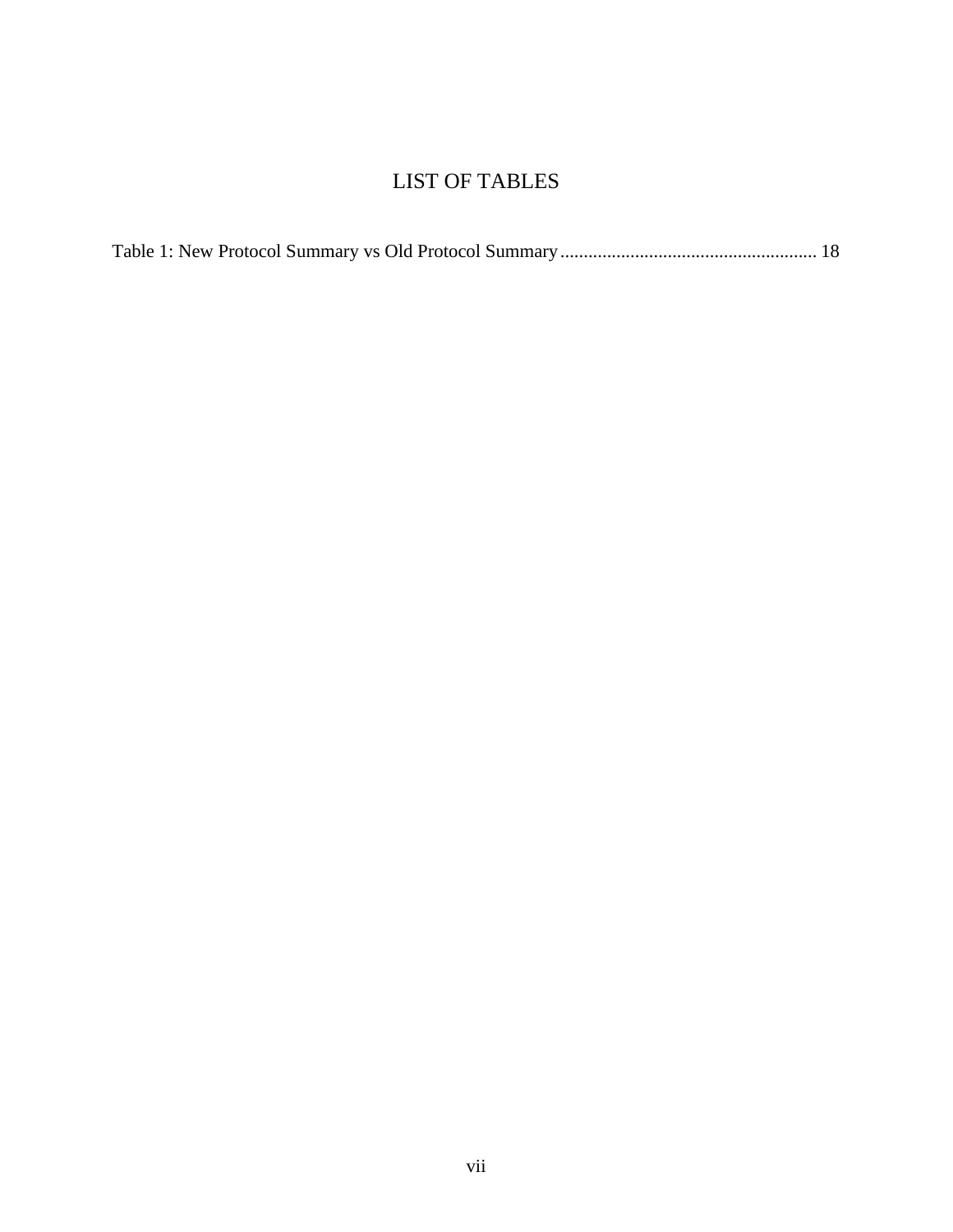#### INTRODUCTION

#### **Motivation**

<span id="page-8-1"></span><span id="page-8-0"></span>Muscular dystrophy is a genetically linked myopathy that has no available cure. Muscular dystrophy has many molecular complications that lead to weakening of the muscles which causes lack of mobility to complete everyday tasks. Since muscular dystrophy is a muscular disease, it has the potential to cause life-threatening harm to the pulmonary system. With the lack of a cure and a multitude of complications that can have a major impact on a person's life, early detection and treatment of muscular dystrophy is imperative. In the initial study conducted by Rehana Koilpillai, the protocol lacked a proper warm-up routine that addressed the specific physiology of the leg muscles. This study will evaluate the effect of a warm-up protocol on the results of the previous study.

#### Hypothesis

<span id="page-8-2"></span>The objective of this experimentation is to establish parameters that will help characterize symptoms for muscular dystrophy. From an understanding based on previous studies around muscular dystrophy, the behaviors of some characteristics can be hypothesized. The goal will be to differentiate the different frequencies from surface electromyography (sEMG) and mechanomyography (MMG) signals. Using data from these inputs, we can also characterize electromechanical efficiency (EME) and determine the trends that can be expected in healthy muscle and the expected trends of diseased muscle. From the literature review, it can be expected to see sEMG frequency will increase and MMG frequency will decrease leading to a decrease in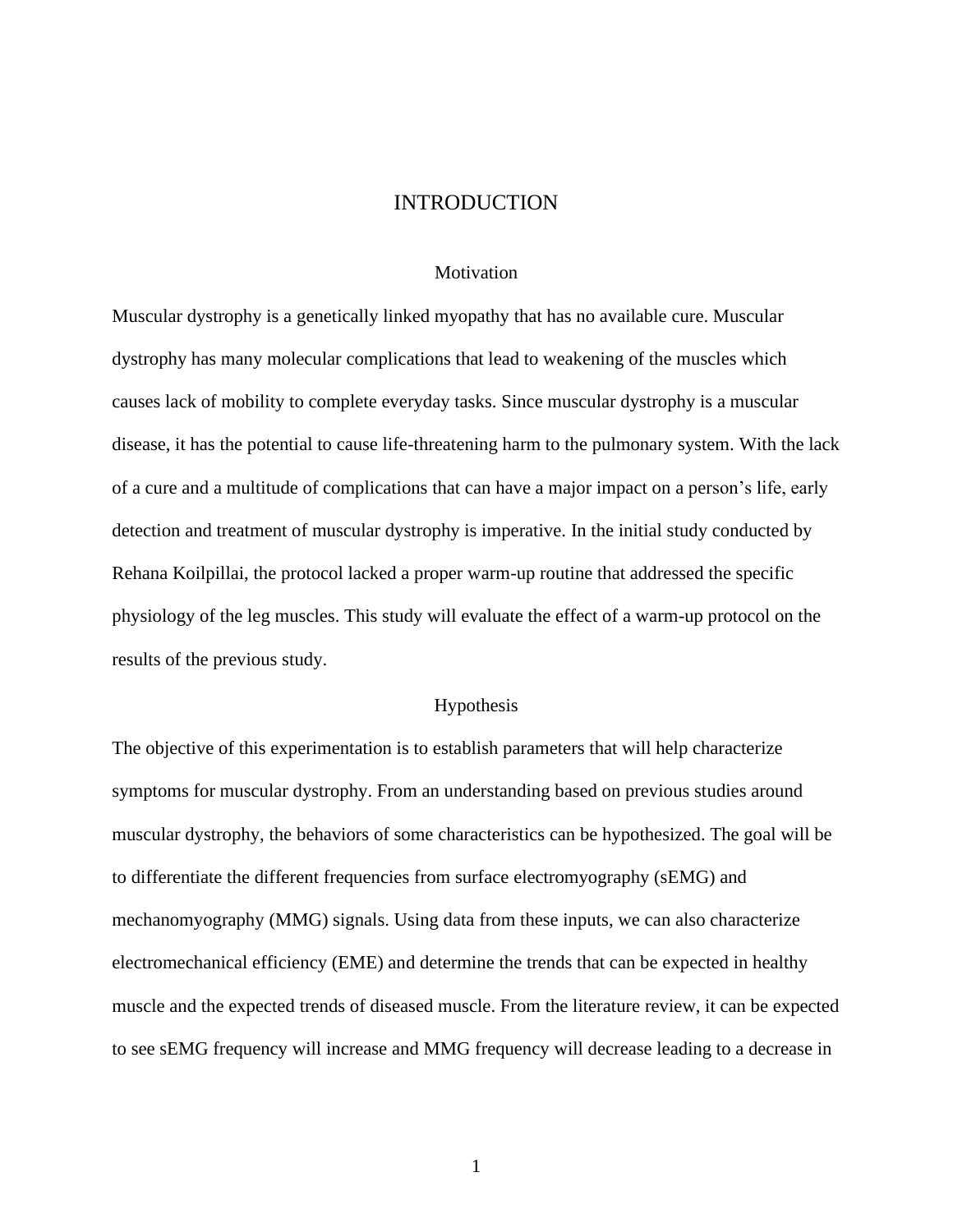EME. The purpose of this study will be to compare the data signals collected and determine if the warm-up protocol established will

## Background

<span id="page-9-0"></span>To understand muscular dystrophy, an understanding of the physiology of skeletal muscles is necessary.

<span id="page-9-1"></span>Muscular Physiology

#### <span id="page-9-2"></span>*Anatomy of Skeletal Muscle*

Muscles are used to generate force and movement in our bodies. They can be characterized into three separate groups: skeletal, cardiac, and smooth muscles. Skeletal muscles are responsible for voluntary movement of the human skeletal system (Noto et al. 2021). The structure of skeletal muscles can be understood in a cascading manner. Muscles are groups of fascicles, these fascicles are groups of muscle fibers, and these muscle fibers are groups of myofibrils (Noto et al. 2021). The myofibril can be broken down into sarcomeres which consists of the actin and myosin filaments which are responsible for muscle contraction via the sliding filament theory.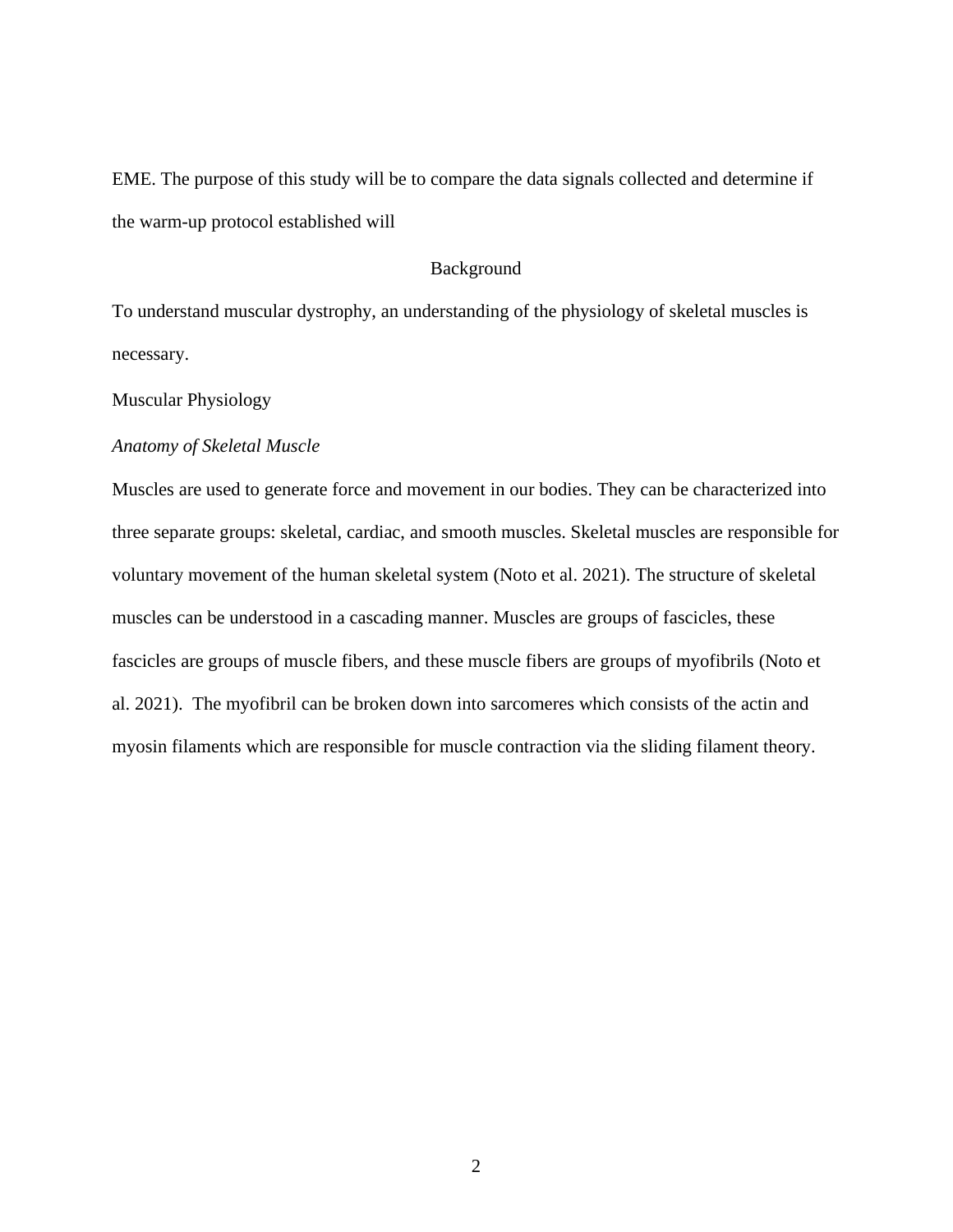

<span id="page-10-1"></span>*Figure 1: Anatomy of Skeletal Muscle*

*Adapted Fro[m Https://Www.Semanticscholar.Org/Paper/Identification-Of-PDLIM7-As-A-Nedd4-1-Substrate-](https://www.semanticscholar.org/paper/Identification-of-PDLIM7-as-a-Nedd4-1-substrate-in-D’Cruz/26858e846c3fa5bc5d6422e04b6f1d116108dc79)[In-D'Cruz/26858e846c3fa5bc5d6422e04b6f1d116108dc79](https://www.semanticscholar.org/paper/Identification-of-PDLIM7-as-a-Nedd4-1-substrate-in-D’Cruz/26858e846c3fa5bc5d6422e04b6f1d116108dc79)*

#### <span id="page-10-0"></span>*Sliding Filament Theory*

The sliding filament theory is a theory that explains the contraction and relaxation of muscles. When muscles contract, the myosin and actin filaments slide past each other due to interactions with calcium. This interaction is prompted by the release of acetylcholine which leads to depolarization. Due to the depolarization, calcium is released from the sarcoplasmic reticulum. The calcium will then bind to troponin which is already attached to tropomyosin. Due to the calcium bond with troponin, tropomyosin detaches from the actin filament. This allows myosin to bind to the actin filament. Adenosine triphosphate (ATP) is broken down via hydrolysis to release energy and allow myosin to pull the actin filament (Cooke 2004). Finally, ATP is hydrolyzed to remove the myosin from the actin. This overall process is a small cycle that is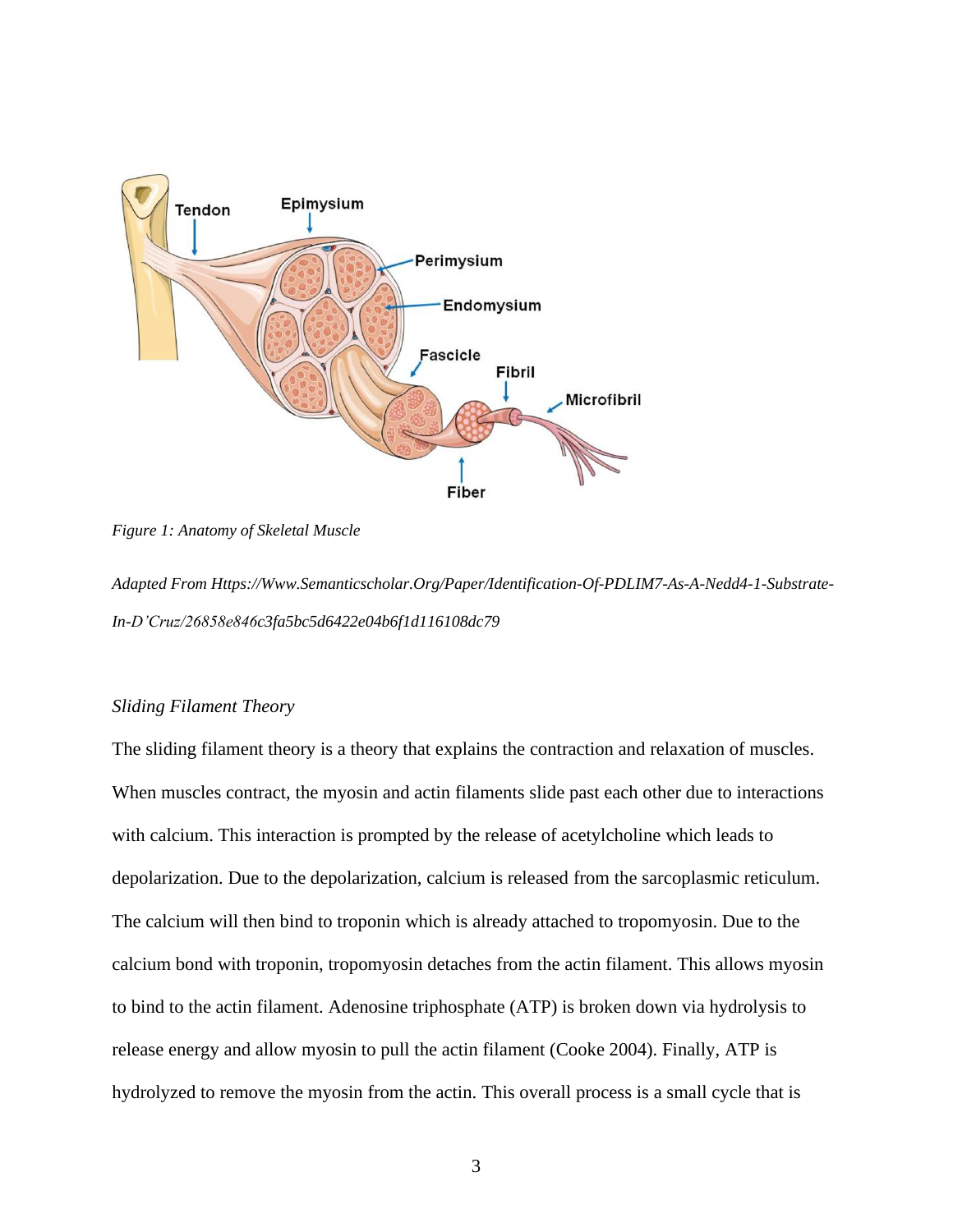conducted repetitively many times to cause muscle contraction. For muscles to relax, calcium is returned to the sarcoplasmic reticulum, causing actin and myosin filaments to slide past each other in the opposite direction.



*Figure 2: Sliding Filament Theory*

<span id="page-11-1"></span>*Adapted from [https://teaching.ncl.ac.uk/bms/wiki/index.php/The\\_Sliding\\_Filament\\_Theory](https://teaching.ncl.ac.uk/bms/wiki/index.php/The_Sliding_Filament_Theory)*

#### <span id="page-11-0"></span>*Duchenne Muscular Dystrophy (DMD)*

There are many different forms and mutations of muscular dystrophy. The specific mutation that will be the focus of this study is Duchenne Muscular Dystrophy (DMD). DMD is usually found in young children, typically male. It is caused by a mutation in the dystrophin gene which leads to the structure and integrity of muscles to be compromised (Szabo 2021). This is important to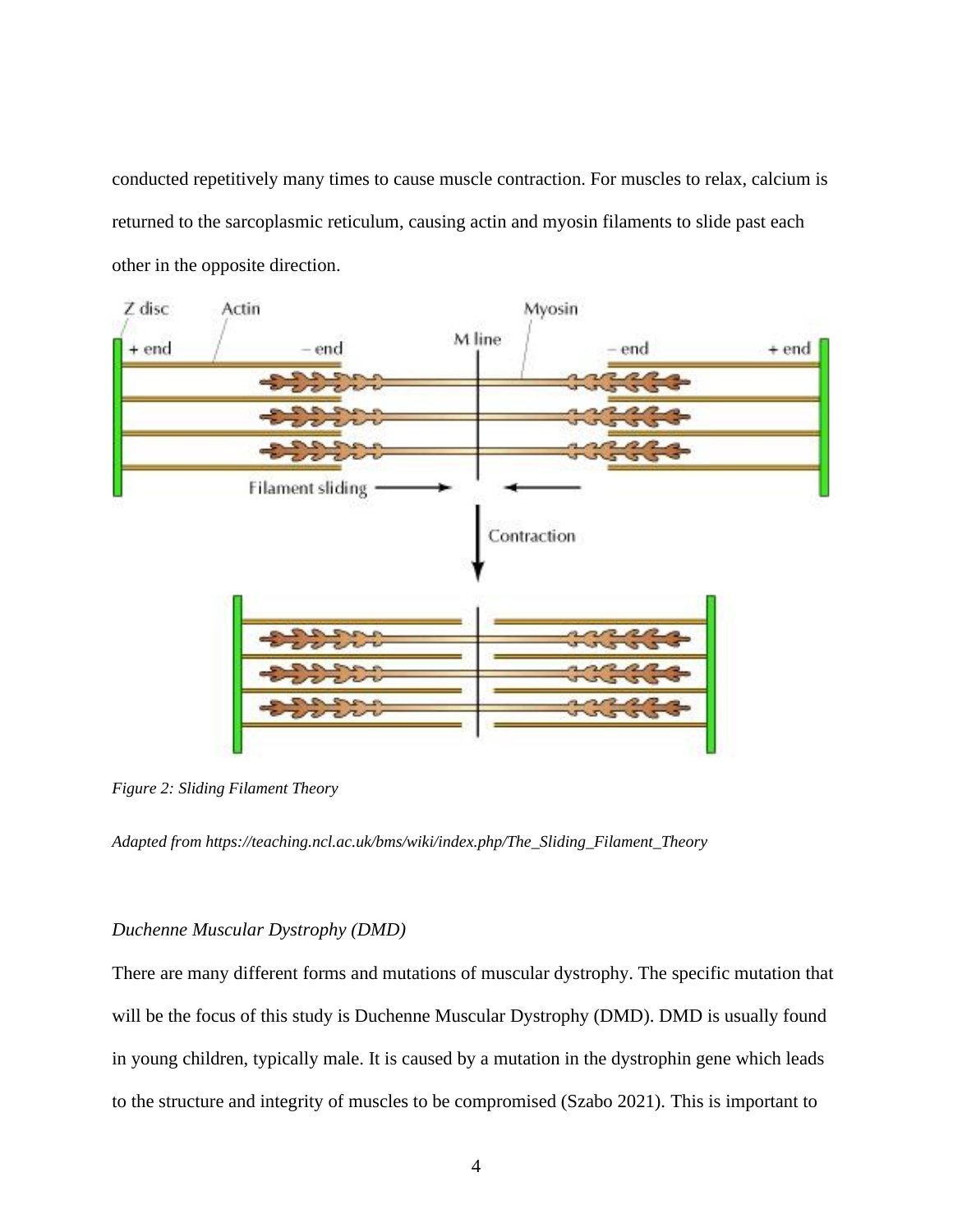understand since it can help analyze and discuss the data that is collected. The effects of DMD are vast, including loss of ambulation (LOA), scoliosis, cardiomyopathy, and mortality. LOA is seen in about 30% of subjects by age of 10 and 90% of subjects by age of 15. Scoliosis is developed at about an average age of 14 years and 70% of subjects by age of 15 have had a form of cardiomyopathy (Szabo 2021). With many life-altering and life-threatening effects, early detection, and treatment of DMD can help subjects severely.

#### <span id="page-12-0"></span>*Mechanomyography (MMG)*

Mechanomyography (MMG) is a low frequency vibration that can measure the mechanical changes in muscles during contraction and relaxation. This vibration is usually measured via a surface accelerometer that can sense changes in muscle contraction and relaxation. Along with this frequency, MMG can give information regarding motor unit size and firing rate during a voluntary contraction (Merletti and Parker 2005). The amplitude of the MMG signal is dependent on the amount of motor unit activation and recruitment along with the strength of the force applied (Gordon 1947; Orizo 2000). This information can be used to further characterize properties of healthy muscles and diseased muscles.

#### <span id="page-12-1"></span>*Electromyography (EMG)*

Electromyography (EMG) is a measurement of electrical activity when a muscle is stimulated by motor neurons. This is commonly used to diagnose patients and analyze subjects based on the electrical signals created during contraction of muscles by depolarization. EMG can be conducted in vitro or in vivo via surface electrode or a needle penetrating the muscle of interest.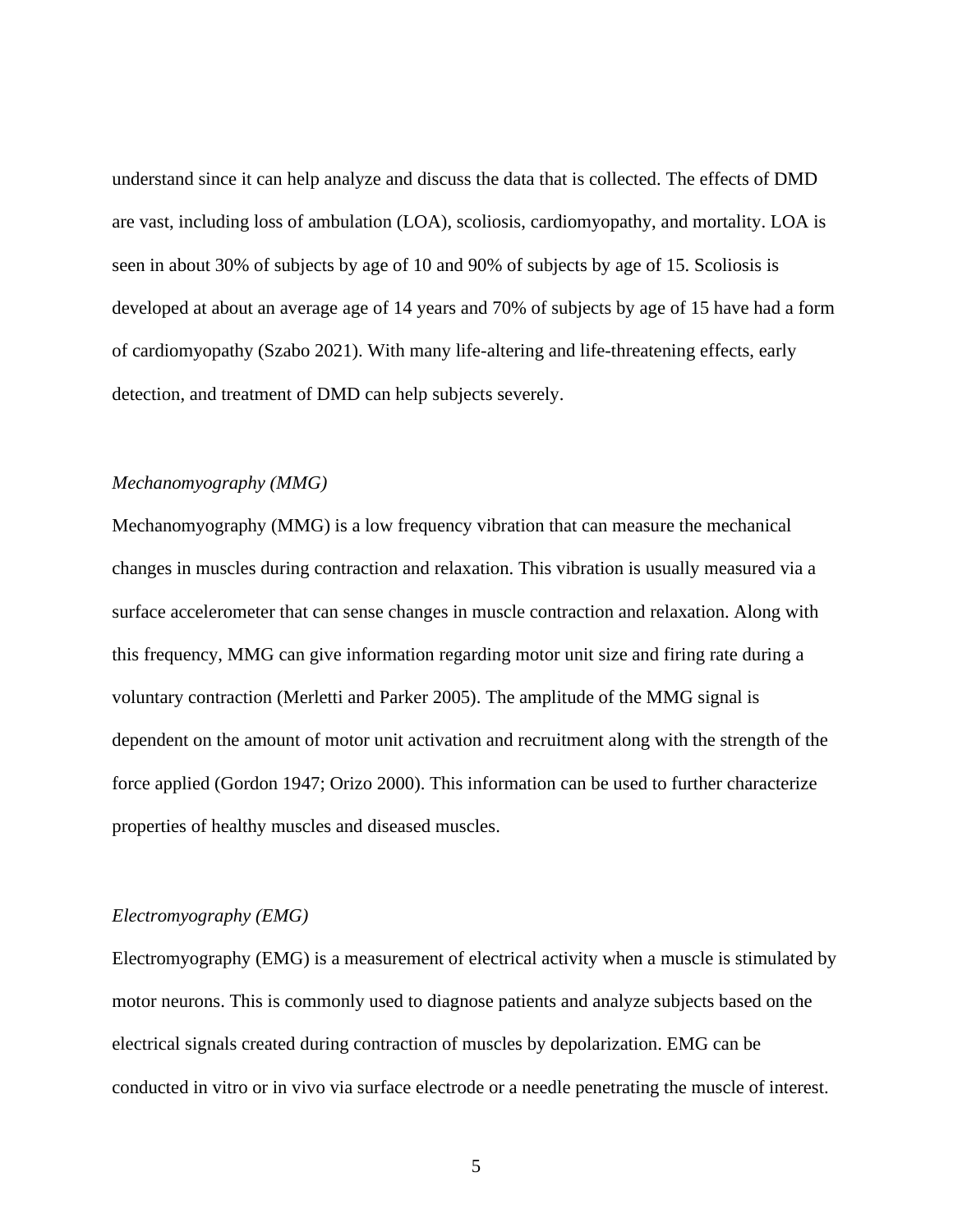For studies related to analyzing muscles surface EMG (sEMG) is utilized whereas needles are utilized for studies related to pathologies regarding neuromuscular junctions (Merletti and Parker 2005). The signals detected by EMG instruments originates from the action potentials that cause depolarization and repolarization in the sarcolemma (Konrad 2006).

#### <span id="page-13-0"></span>*Electromechanical Efficiency (EME)*

Electromechanical efficiency (EME) is the ratio of MMG to EMG amplitudes and can provide a measurement of muscle fatigue induced impairment of electrical and mechanical components of muscle contraction and relaxation (Barry et al. 1986). Studies have shown that EME in healthy muscle is impaired because of a buildup of metabolic byproducts such as lactic acid from fatigue that will hinder the electrochemical coupling of actin and myosin during contractionary periods (Hill 2017). EME has the potential to help characterize fatigue related effects on force production that cannot be previously determined from EMG and MMG data alone (Hill 2017).

#### <span id="page-13-1"></span>*Applications of EMG, MMG and EME regarding DMD*

A subject affected by DMD will have a lack of dystrophin protein and be greatly affected on a basis of muscular strength and endurance because dystrophin is essential for skeletal muscle. With the lack of dystrophin protein, subjects will be impaired in their ability to move their muscles and contract for extended periods of time.

With this knowledge, EMG, MMG and EME can be implemented to better understand and quantify the parameters for healthy muscles and diseased muscles. Even though there are more studies done in vivo with EMG needles, sEMG electrode data has been shown to provide data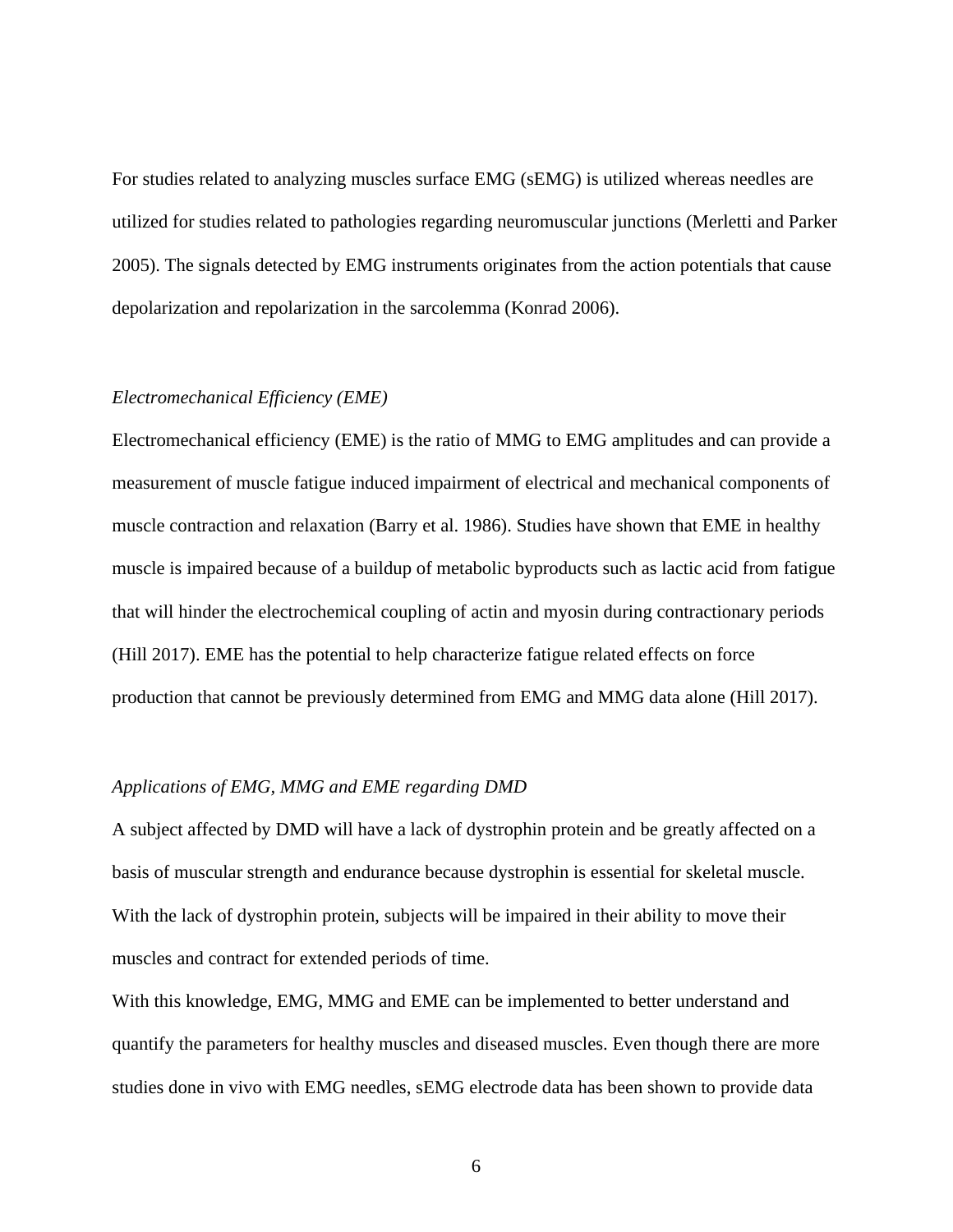with similar trends in vitro (Hogrel 2005). This study will use sEMG to collect EMG data and will be properly complemented with MMG data to better understand the data and analyze the trends discovered.

#### <span id="page-14-0"></span>Initial Study

#### <span id="page-14-1"></span>*Initial Protocol*

To better understand the references to the initial protocol, it is written below. This is an exact copy of the protocol used by Koilpillai in her study.

#### Warm Up

- 6. The subject isometrically contracted at maximum force for 6s followed by 2 min of rest.
- 7. The subject isometrically contracted at approximately 50% of their maximum force level for 6s followed by 2 min of rest.
- 8. Repeated for a total of 5 contractions.

Maximal Voluntary Isometric Contraction (MVIC)

- 4. The subject isometrically contracted at their maximal force level for 6s followed by 2 min of rest.
- 5. The MVIC was repeated a second time.
- 6. The contraction with the highest force value was identified. LabScribe was auto- scaled so that the subject could approximate 50% of their maximum force for the following procedure.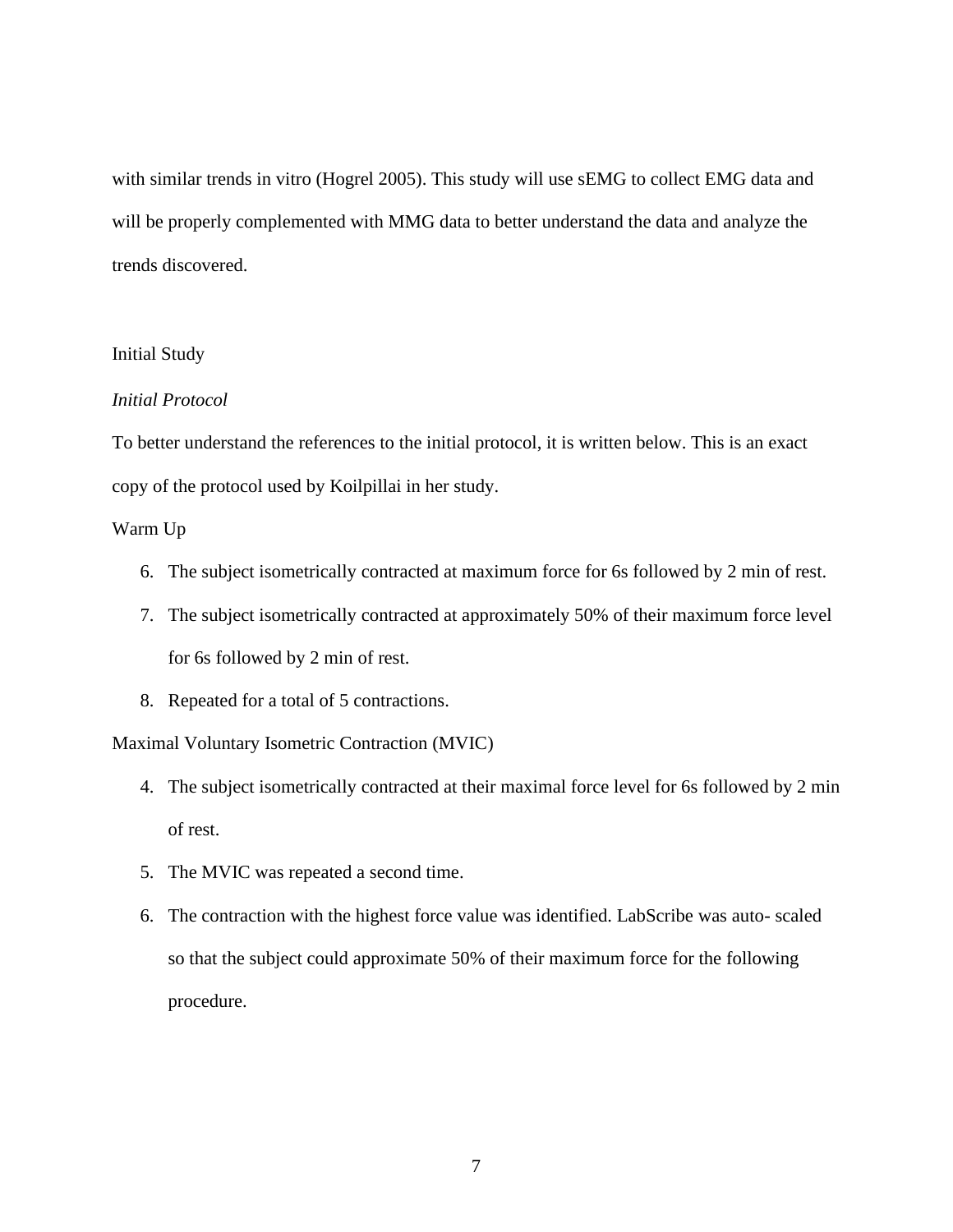Fatiguing Protocol (Sustained Isometric Contraction)

- 7. The subject isometrically contracted at approximately 50% of their MVIC to exhaustion followed by 15 min of rest.
- 8. Exhaustion was defined as being unable to maintain a force value within  $\pm$  5% of the 50% MVIC.
- 9. The subjects tracked their force on the LabScribe monitor that showed the force data as it was being acquired.
- 10. The isometric contraction was repeated for a second time until exhaustion as described in steps 1 and 2.

#### <span id="page-15-0"></span>*Understanding the forthcomings of the initial study*

In Rehana's thesis in 2021, EME data collected was found to be statistically insignificant. It is yet to be determined the exact cause of this insignificance, but there are predictions for what caused the insignificance. One predication is that a larger sample size is needed, this will be addressed in this study. Another prediction is that the subjects were getting too fatigued in their first fatiguing protocol due to improper warm-up of their muscles. Subjects had longer contraction times in their first fatiguing protocol in comparison to their second fatiguing protocol as seen in the graph below, there was an average of 73.30 seconds of difference. This led to an investigation on understanding the different aspects of muscle physiology that could be affecting the subjects to have inconsistent trials during the fatiguing protocol.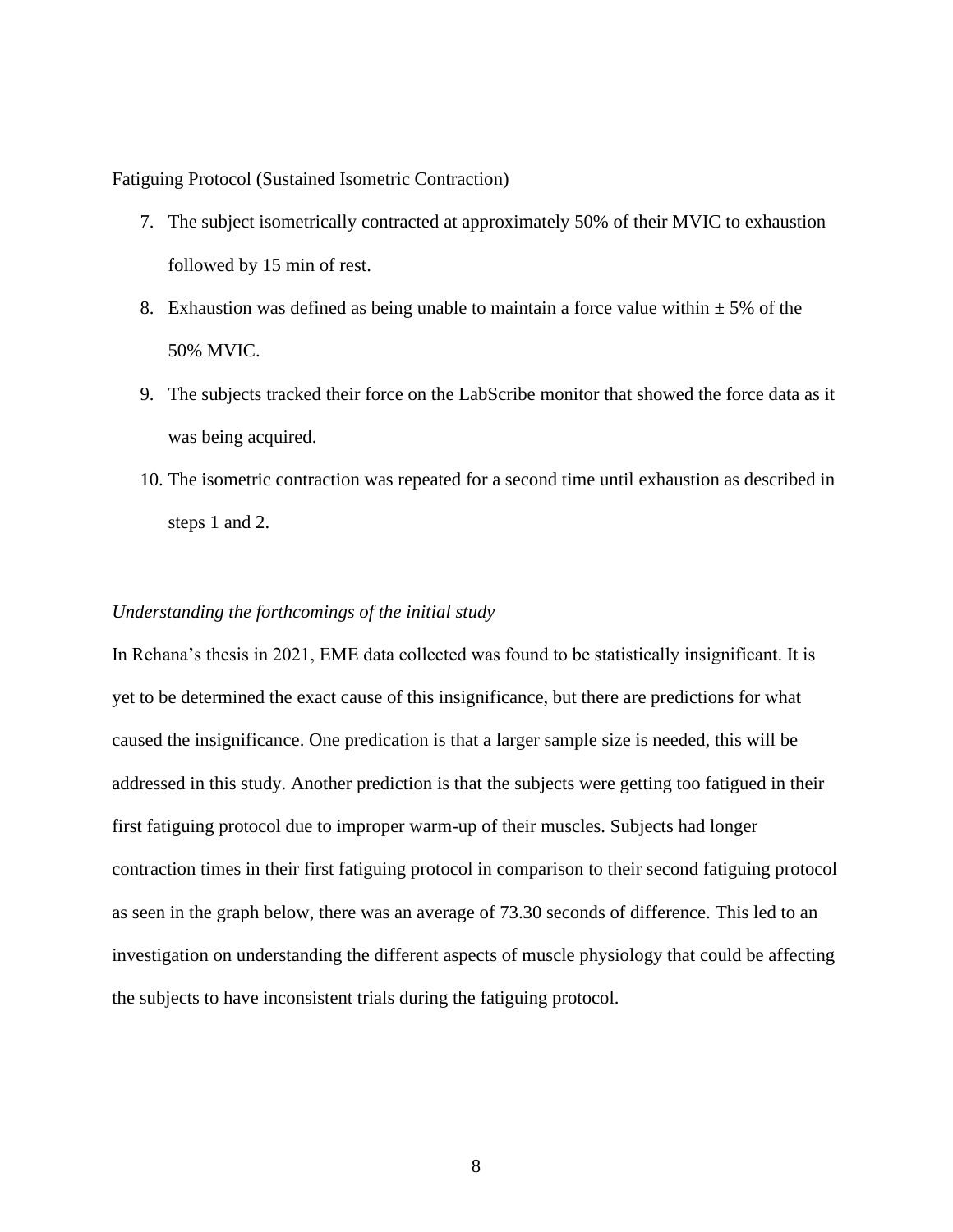

<span id="page-16-0"></span>*Figure 3: Graphical representation of contraction periods between the first (blue) and second (orange) contraction for all subjects in the old protocol*

Another observational issue that could be contributing to the fatigue of the subjects is the MVIC protocol and 50% force level establishment. Since the 50% force level was set based on 50% of the singular highest force level the subject produced across the two MVIC protocols, that singular point came at a great expense of energy to the subject. A remedy to this issue is seen in Stewart's study where instead of a single high force level is selected, the highest one-second average was utilized (Stewart et al. 2003.).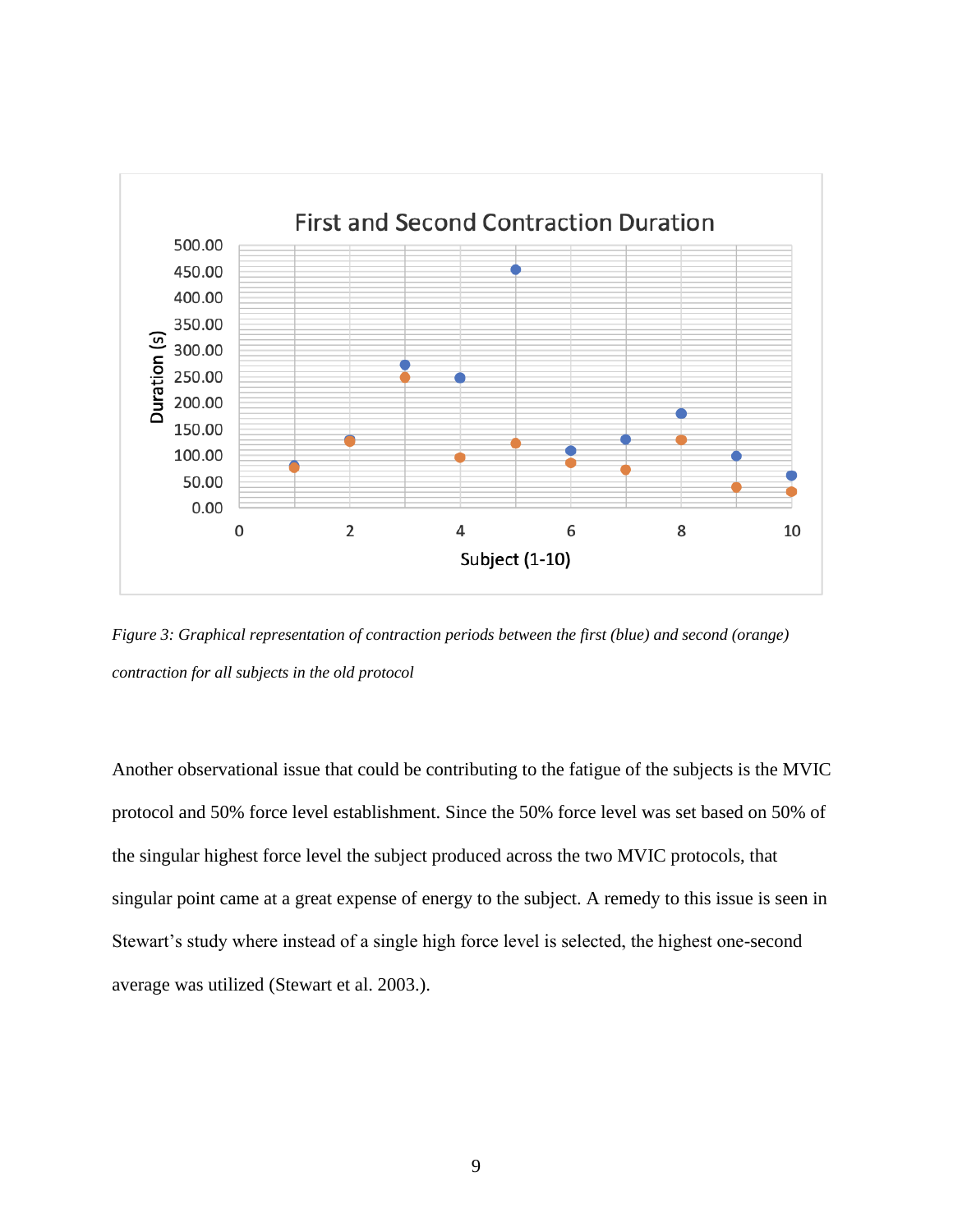#### <span id="page-17-0"></span>Exploring remedies to the protocol

#### <span id="page-17-1"></span>*Proper warm-up*

A generalized description of the initial protocol can be simply said as the subjects arrive and contract their muscles. This generalized outlook can also be applied to professional weightlifters as they compete at the highest level in their sport by contracting their muscles for extended periods of time. Before partaking in any weightlifting, a proper warm-up protocol is implemented instead of starting with the heaviest weights that they can lift, since a routine warmup prevents muscular strain (Evans et al. 2002).

This understanding led to the investigation into an implementation of a proper warm-up protocol for the subjects to do before the main fatiguing protocol.

#### <span id="page-17-2"></span>*Active vs. Passive warm-up*

To implement a proper warm-up in the protocol, it is imperative to understand the difference between active and passive warm-up and analyze which will provide the most benefit to the subjects during the fatiguing protocol. Active warm-up requires movement of the muscular system while doing a light exercise while passive warm-up entails increasing the core temperature of the muscles. In the study conducted by Evans, it was concluded passive warm-up is beneficial in only preventing swelling compared to active warm-up to, otherwise there was no difference in preventing muscle damage (Evans et al. 2002). However, this could have been a result of their protocol for the warm-up which required 100 repetitions of the elbow flexors from an extended position of 170° to a flexed position of 50° (Evans et al. 2002). The Evans group determined that there was no difference between active and passive warm-up but noted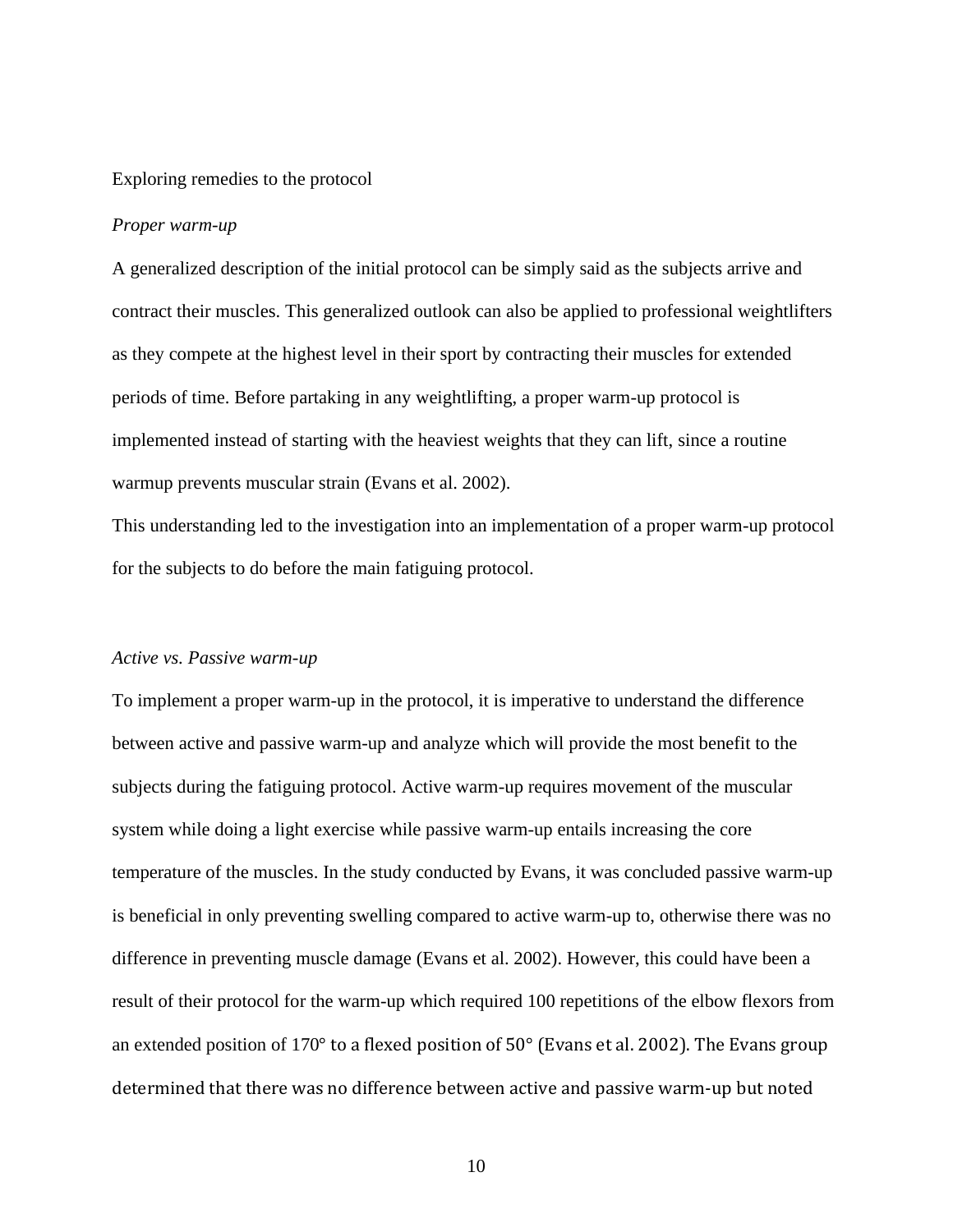that warm-up in general increased instantaneous maximal power output as shown in the figure below. Extrapolating from this study, in the warm-up part of the new protocol there needs to be a limit on the intensity of the procedure to avoid muscle fatigue before the main fatiguing protocol begins.



<span id="page-18-0"></span>*Figure 4: Graphical representation of instantaneous power output in the different experimental conditions. The control group is noted as CO and the warm-up group is noted as WU, the \* represents a statistical significance of p<0.05*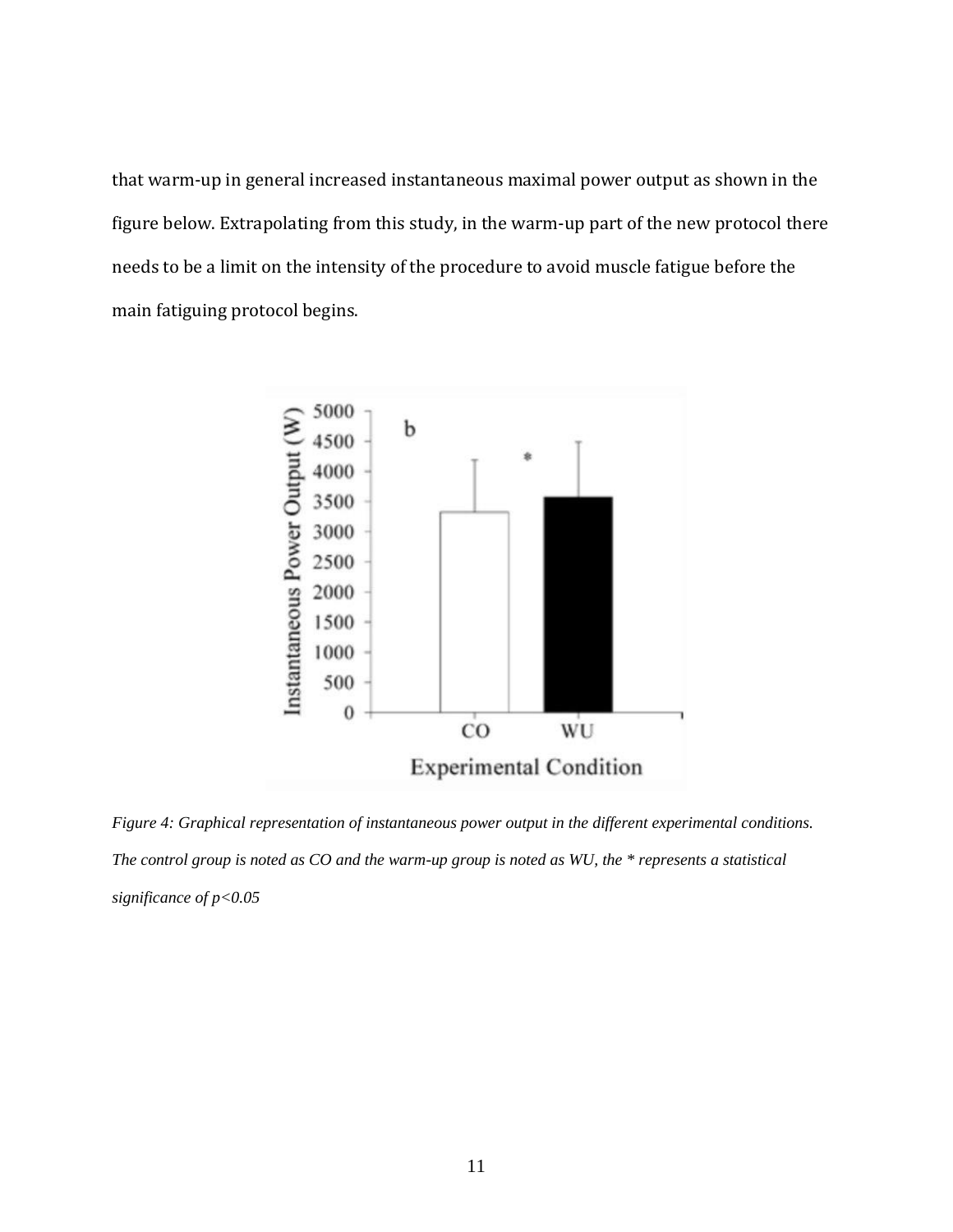#### <span id="page-19-0"></span>*Exploration into active warm-up*

For the scope of our study, passive warm-up does not seem possible and since Evans showed little difference between passive and active warm-up and Stewart showed an increase in output after an active warm-up, an active warm-up protocol must be investigated (Stewart et al. 2003.). Looking into Stewart's study, there is a discussion regarding the temperature of the muscles. When active warm-up results in an increase in muscular temperature, a similar increase in performance was observed (Stewart et al. 2003.). This can be attributed to the increase in enzymatic processes such as ATPase activity because of the temperature increase which results in the performance increase (Stewart et al. 2003.) It is noted that approximately 15 minutes of active warm-up caused muscle temperature to increase by approximately 3°C (Stewart et al. 2003.). While Stewart used muscle temperature probes, for the purpose of this study, the relationship previously established can be implemented into the protocol to increase the temperature of the muscles.

#### <span id="page-19-1"></span>*Understanding warm-up intensity*

Establishing the proper intensity of the warm-up protocol is imperative to prevent the onset of muscular fatigue. In the study done by the Tomaras group exploring the amount and intensity of warm-up procedures, they summarized their findings with a common idiom, less is more (Tomras et al. 2011.). Based on their findings that warm up performed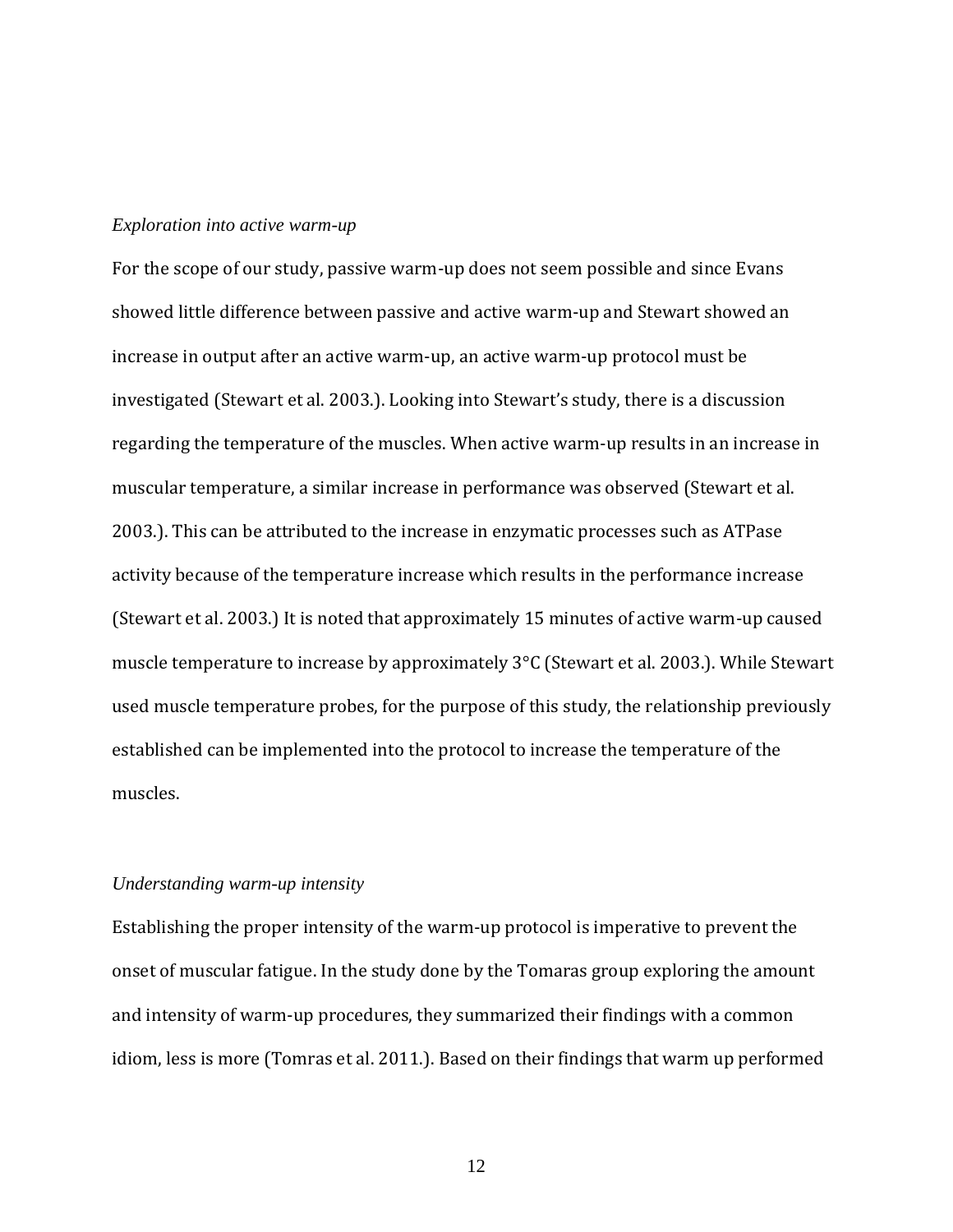too intensely and for too long of a duration caused fatigue and impaired the athletic ability of the subjects (Tomras et al. 2011).

#### <span id="page-20-0"></span>*Lactic Acidosis*

When exercise is performed, energy is created in the body by the breakdown of glucose via the Krebs cycle (De Backer 2003). This process is reliant on oxygen, however during exercise when oxygen is unavailable, anaerobic processes take over. This results in the conversion of pyruvate into lactate which can continue to be converted into energy in the form of ATP (De Backer 2003). The excess lactate in the bloodstream causes lactic acidosis. The onset of lactic acidosis is caused when the lactic threshold is crossed, however the lactic threshold is variable from person to person depending on their level of activity and experiences (Faude et al. 2009). To recover from lactic acidosis, there are active measures that will reduce the intensity of lactic acidosis.

#### <span id="page-20-1"></span>*Active recovery*

To recover from lactic acidosis actively, subjects can take measures such as repeating the motions conducted in a less intensive manner. In the study conducted by Valenzuela's group with climbers, they discovered that by implementing recovery protocol specific to the sport or activity that caused the fatigue enhanced recovery and the removal of lactate (Valenzuela et al. 2015). The protocol that they implemented included a warmup, followed by the fatiguing activity and between the activities the climbers continuously made climbing motions to facilitate recovery and lactate removal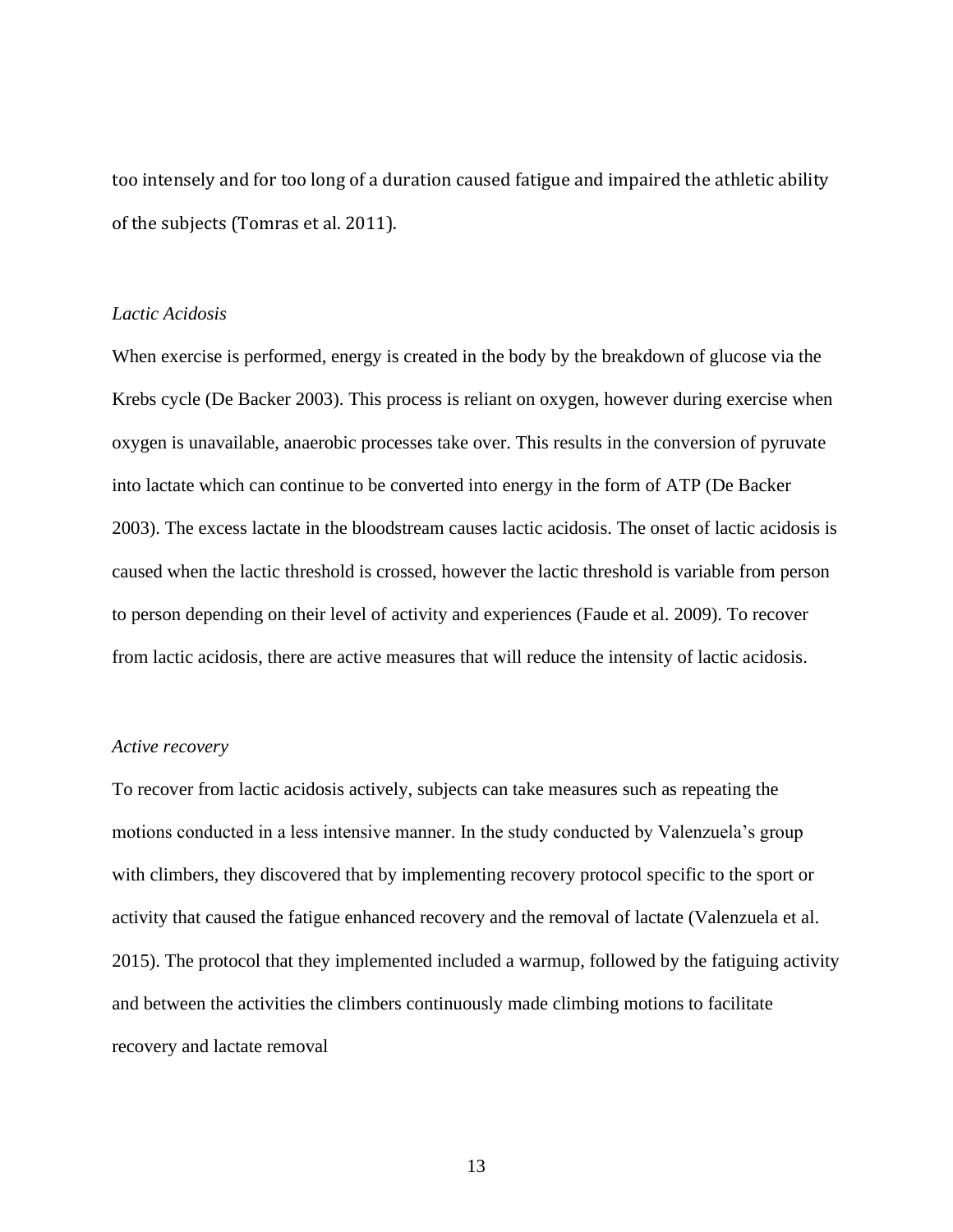#### METHODOLOGY

<span id="page-21-0"></span>The study was conducted at the University of Central Florida at the Biomedical Acoustics Research Laboratory. This protocol was adapted from the experimental protocol in the study by Koilpillai with an application of a warm-up protocol, extended resting period and active recovery. 10 adult subjects (6 males and 4 females) were studied. With 2 contractions per subject, there is a total of 20 samples which will be compared to the study done by Koilpillai. *Set up*

- <span id="page-21-1"></span>1. The subject will be seated in an upright sitting position as depicted in figure 5. The subject's skin is cleaned with an alcohol wipe to remove any dirt on the surface of the skin.
- 2. Over the subject's right rectus femoris, on the surface, a surface accelerometer (Model 356A32, PCB Piezoelectronics, Depew, NY) will be attached to the skin at a half-way point between the inguinal crease and the superior aspect of the patella along the femoral axis using medical grade tape.
- 3. Surface electromyography activity (IX-TA 220, iWire B3G, iWorx, Dover, NH) will be measured using EKG electrodes (REF 2560, Red DotTM Electrodes, 3M Deutschland GmbH Health Care Business, Neuss, Germany). They are attached in three places of the subject as depicted in figure 6. The first two electrodes will be placed 4 cm above and below the surface accelerometer along the femoral axis. The third electrode will be placed on the surface of the patella, this will be utilized as a ground electrode.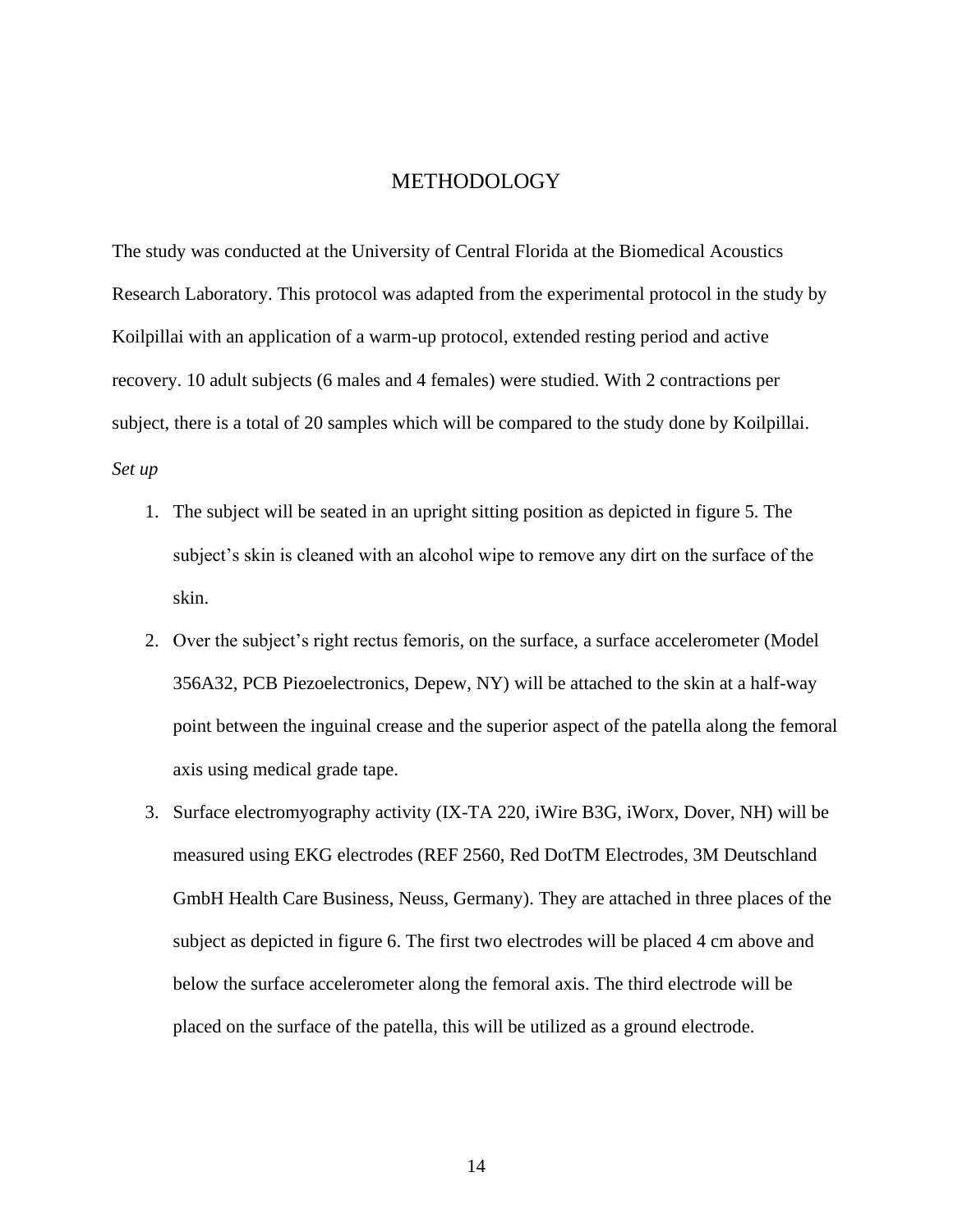

*Figure 5: Set up of subject during protocol*

<span id="page-22-0"></span>

<span id="page-22-1"></span>*Figure 6: Placement of electrodes on subject's rectus femoris and patella*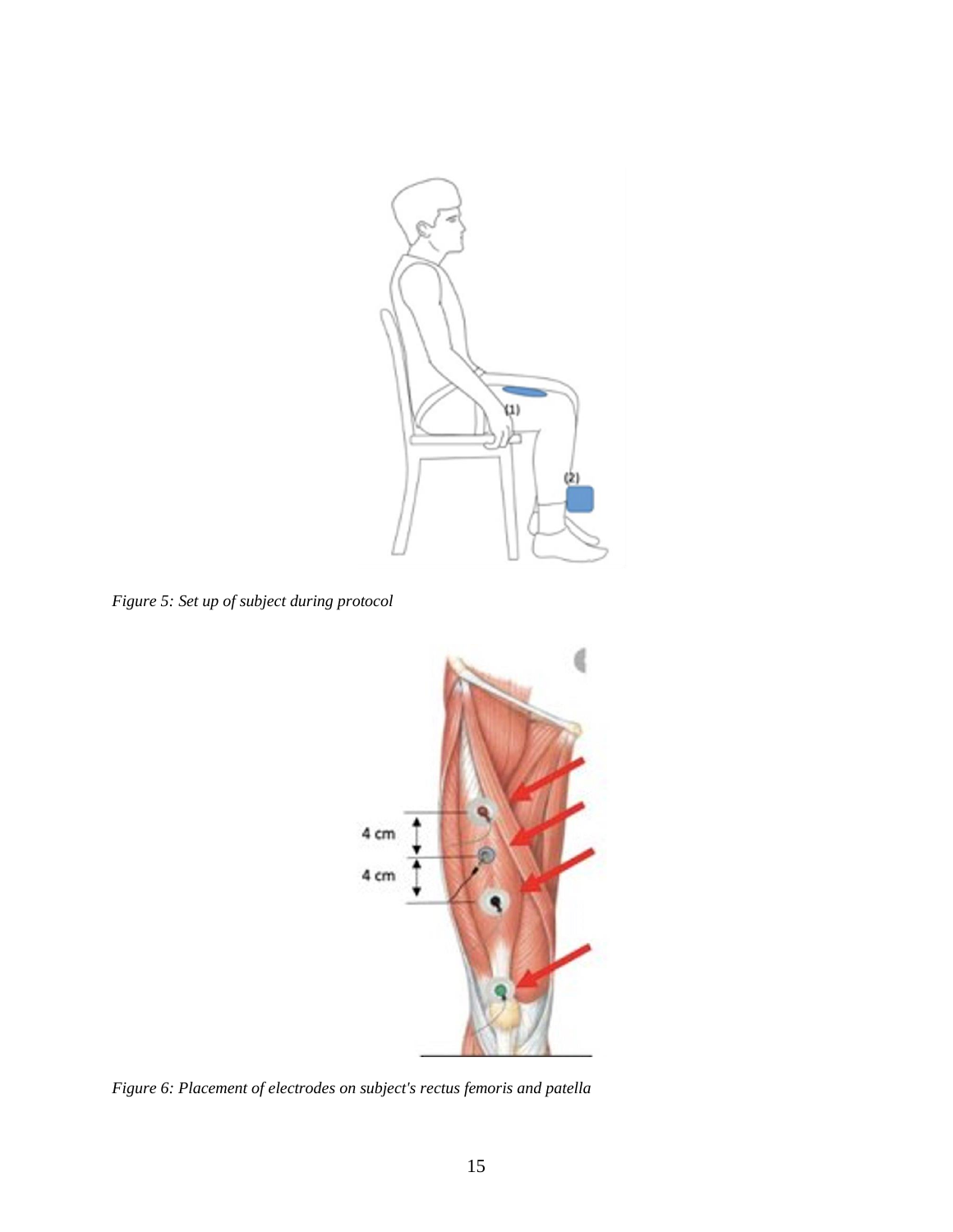#### Protocol

#### <span id="page-23-1"></span><span id="page-23-0"></span>*Warm Up*

- 1. The subject will take a light walk for 1 minute
- 2. The subject is cleaned and set up following the set-up protocol established previously
- 3. The subject will perform an isometric contraction against the force gauge for 6 seconds at their maximum possible force level and then rest for 5 minutes
	- The experimenter conducting the protocol will find the maximum force level achieved by the subject on LabScribe and adjust the scale to assist the subject in visually understanding their 20% of their maximum force value
- 4. The subject will perform an isometric contraction against the force gauge for 6 seconds at 20% of their maximum possible force level and then rest for 3 minutes
	- The experimenter conducting the protocol will adjust and scale LabScribe to assist the subject in visually understanding their 33% of their maximum force value
- 5. The subject will perform an isometric contraction against the force gauge for 6 seconds at 33% of their maximum possible force level and then rest for 3 minutes

#### <span id="page-23-2"></span>*Maximal Voluntary Isometric Contraction (MVIC)*

- 6. The subject will perform an isometric contraction against the force gauge for 6 seconds at their maximum possible force level and then rest for 5 minutes
- 7. The subject will repeat the MVIC for a second time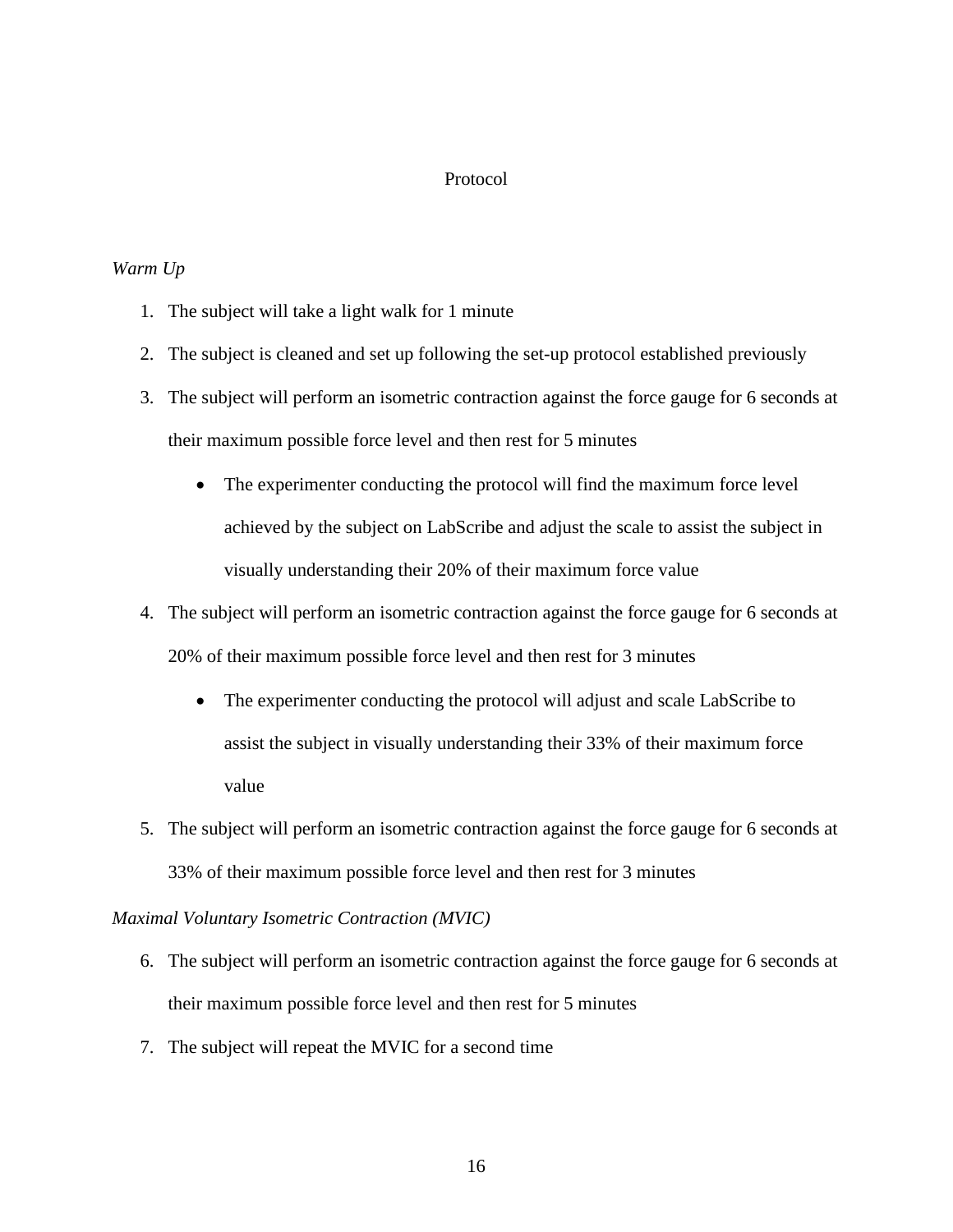• The experimenter conducting the protocol will find the highest valued 1 second average force value achieved by the subject on LabScribe and adjust the scale to assist the subject in visually understanding their 50% of their MVIC for the rest of the protocol

#### <span id="page-24-0"></span>*Fatiguing Protocol*

- 8. The subject will perform an isometric contraction against the force gauge at 50% of their MVIC level until muscle exhaustion and then rest for 15 minutes
	- Muscle exhaustion is defined by the subject's inability to remain within  $\pm$  5% of the determined 50% MVIC level
- 9. The subject will take a light walk for 1 minute
- 10. The subject is cleaned and set up again following the set-up protocol established previously
- 11. The subject will repeat step 8

#### Analysis

<span id="page-24-1"></span>To understand the effectiveness of implementing the warm-up protocol and the other factors that were changed a one-sample t-test will be implemented. A primary indicator is expected to be seen in the difference between the subject's contraction durations. To determine contraction durations, LabScribe was utilized. Unfortunately, some of the data for EMG and MMG were invalid and corrupted due to instrumentation error. Fortunately, the most important data of contraction durations were undisturbed.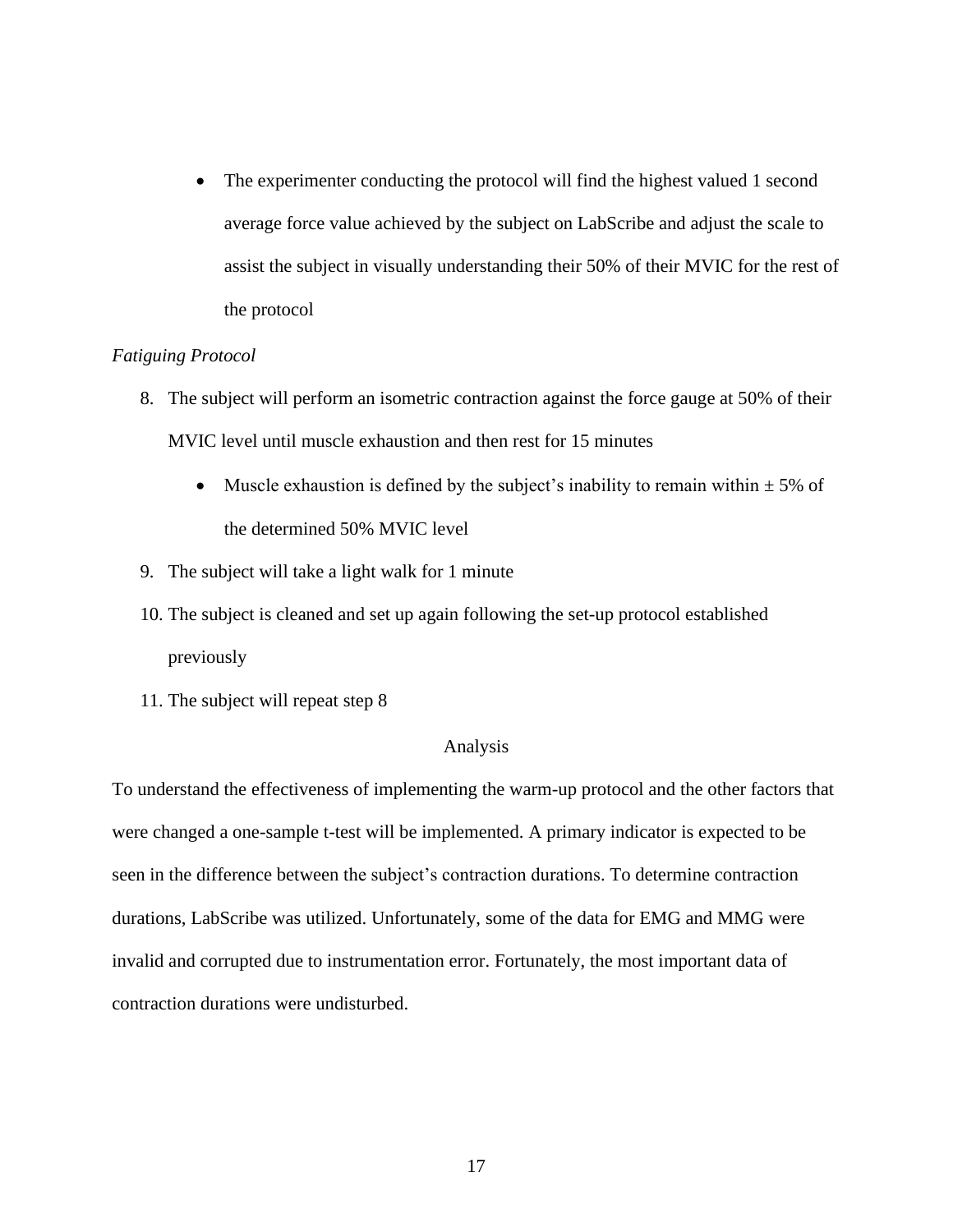## RESULTS

<span id="page-25-0"></span>Since EMG and MMG data were obscured, only the contraction duration data was analyzed. This will demonstrate the difference in the two protocols that included a warm-up and did not. A sideby-side comparison with summaries of the old and new protocol is present to visually understand the differences in the two protocols. A graphical representation of the differences was plotted for each protocol as well to understand the change in contraction durations between the two protocols. Additionally, the graphs corresponding to the new protocol were adjusted to match the axis dimensions of the old protocol graphs to aid in visual comparison of the differences.

#### New Protocol vs. Old Protocol

|             | <b>New Protocol Summary</b>          | <b>Old Protocol Summary</b>                |
|-------------|--------------------------------------|--------------------------------------------|
| Warm Up     |                                      | Warm Up                                    |
| 1.          | Subject takes a light 1 minute walk  |                                            |
| 2.          | Subject is cleaned and set up        | Subject is cleaned and set up<br>1.        |
| 3.          | Subject maximally contracts for 6sec | Subject maximally contracts for 6sec<br>2. |
|             | followed by 5min of rest             | followed by 2min of rest                   |
| 4.          | Subject contracts at 20% of maximum  | Subject contracts at 50% of<br>3.          |
|             | force for 6sec followed by 3min of   | maximum force for 6sec followed by         |
|             | rest                                 | 2min of rest                               |
| 5.          | Subject contracts at 33% of maximum  | Step 3 is repeated for a total of 5<br>4.  |
|             | force for 6sec followed by 3min of   | contractions                               |
|             | rest                                 |                                            |
| <b>MVIC</b> |                                      | <b>MVIC</b>                                |

<span id="page-25-2"></span><span id="page-25-1"></span>*Table 1: New Protocol Summary vs Old Protocol Summary*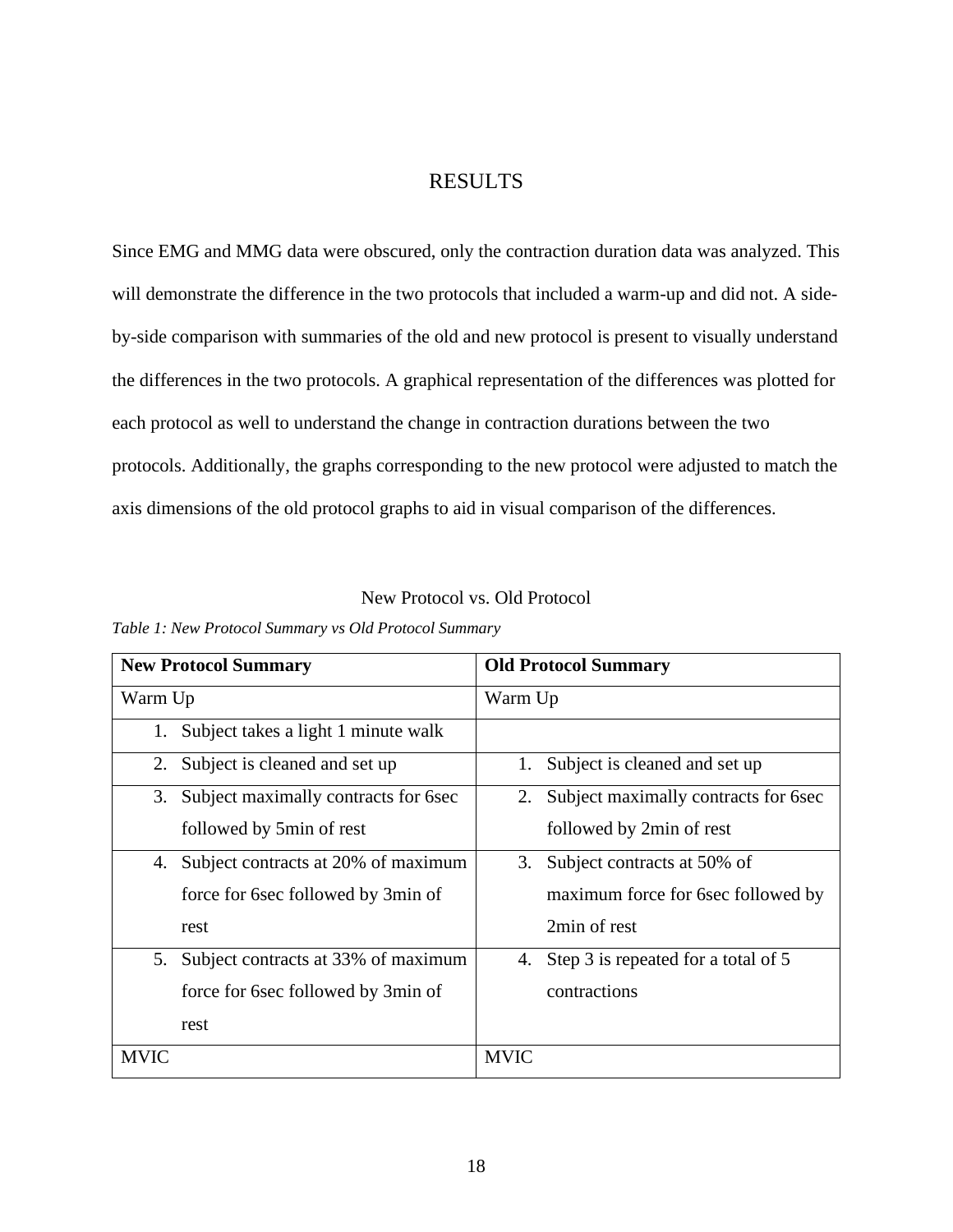| Subject maximally contracts for 6sec<br>6. | 5. Subject maximally contracts for 6sec  |
|--------------------------------------------|------------------------------------------|
| followed by 5min of rest                   | followed by 2min of rest                 |
| Step 6 is repeated once more<br>7.         | Step 5 is repeated once more<br>6.       |
| Contraction period with highest 1<br>8.    | Highest contraction force value is<br>7. |
| second average is identified and used      | identified and used to calculate 50%     |
| to calculate 50% of MVIC for the rest      | of MVIC for the rest of the protocol     |
| of the protocol                            |                                          |
| <b>Fatiguing Protocol</b>                  | <b>Fatiguing Protocol</b>                |
| Subject contracted at 50% of MVIC<br>9.    | Subject contracted at 50% of MVIC<br>8.  |
| until exhaustion followed by 15min of      | until exhaustion followed by 15min of    |
| rest                                       | rest                                     |
| 10. Exhaustion is defined as inability to  | 9. Exhaustion is defined as inability to |
| maintain 50% of MVIC within $a \pm 5\%$    | maintain 50% of MVIC within $a \pm 5\%$  |
| range                                      | range                                    |
| 11. Subject takes a 1min light walk        | 10. Subject repeats step 8               |
| 12. Subject is cleaned and set up again    |                                          |
| 13. Subject rests for 15min                |                                          |
|                                            |                                          |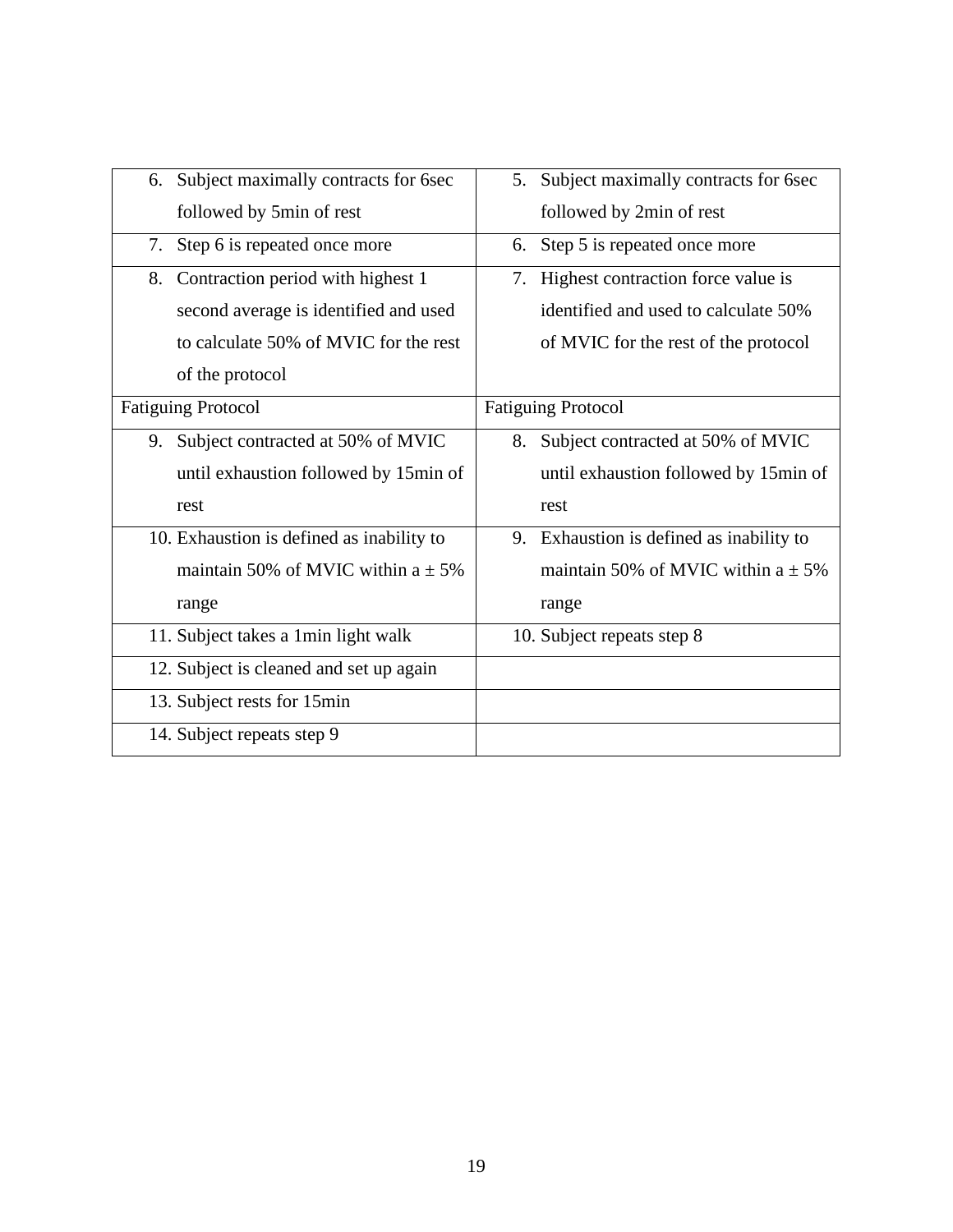<span id="page-27-0"></span>

<span id="page-27-1"></span>*Figure 7: Graphical representation of contraction durations in new protocol*



*Figure 8: Graphical representation of difference in contraction durations in new protocol*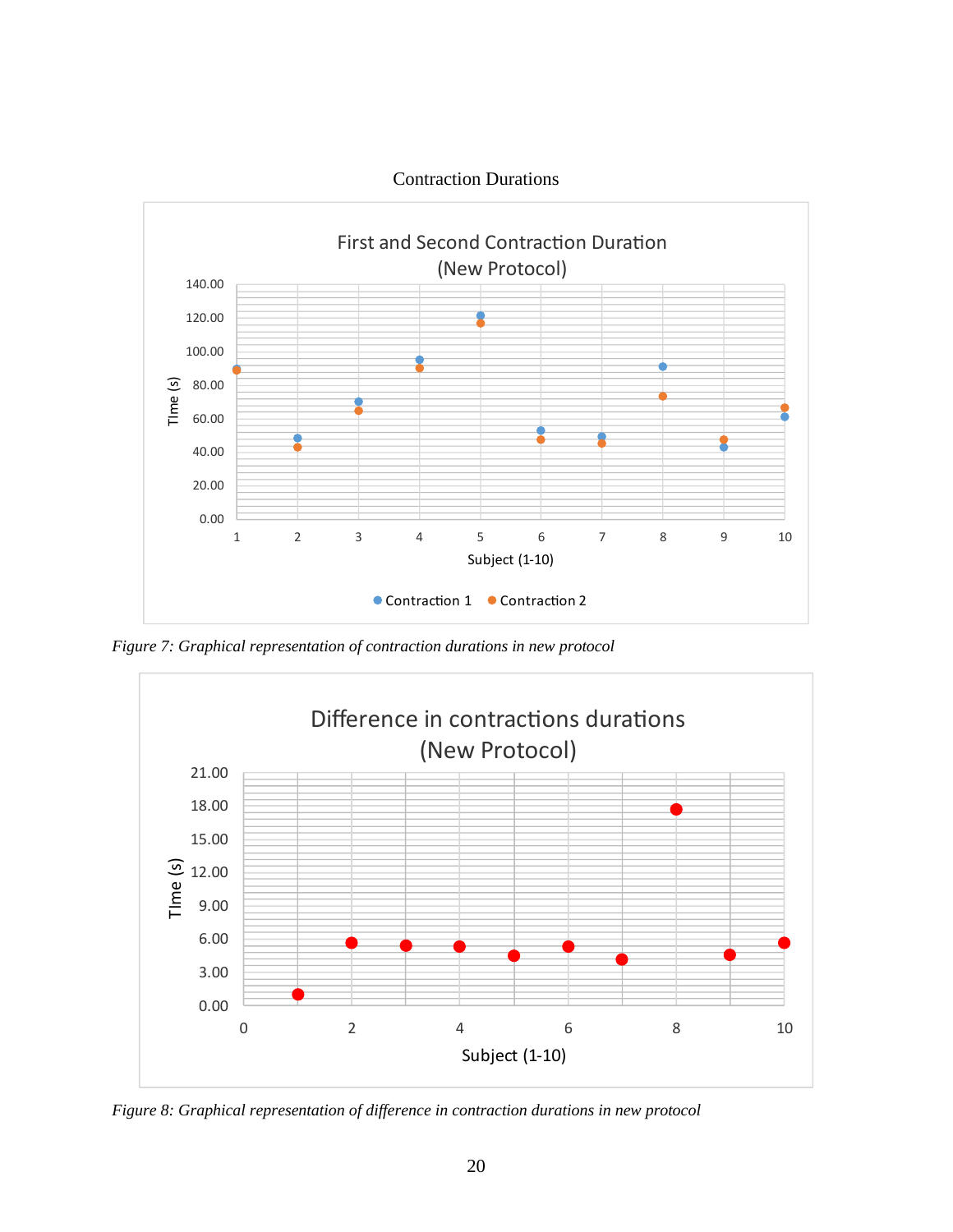

*Figure 9: Graphical representation of contraction durations in old protocol*



*Figure 10: Graphical representation of difference in contraction durations in old protocol*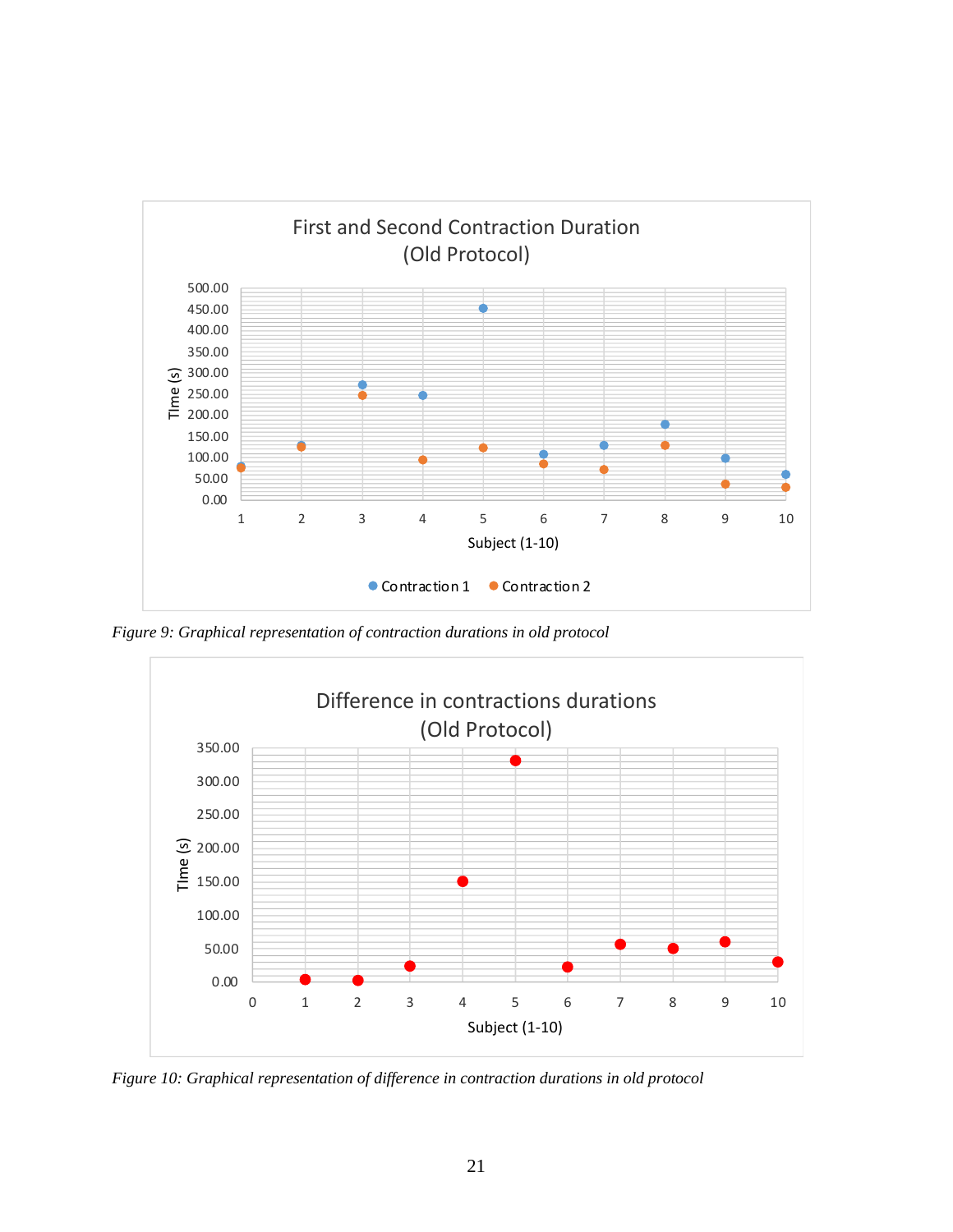

*Figure 11: Graphical representation of contraction durations in new protocol with adjusted y-axis to match old protocol graph*



*Figure 12: Graphical representation of difference in contraction durations in new protocol with adjusted yaxis to match old protocol graph*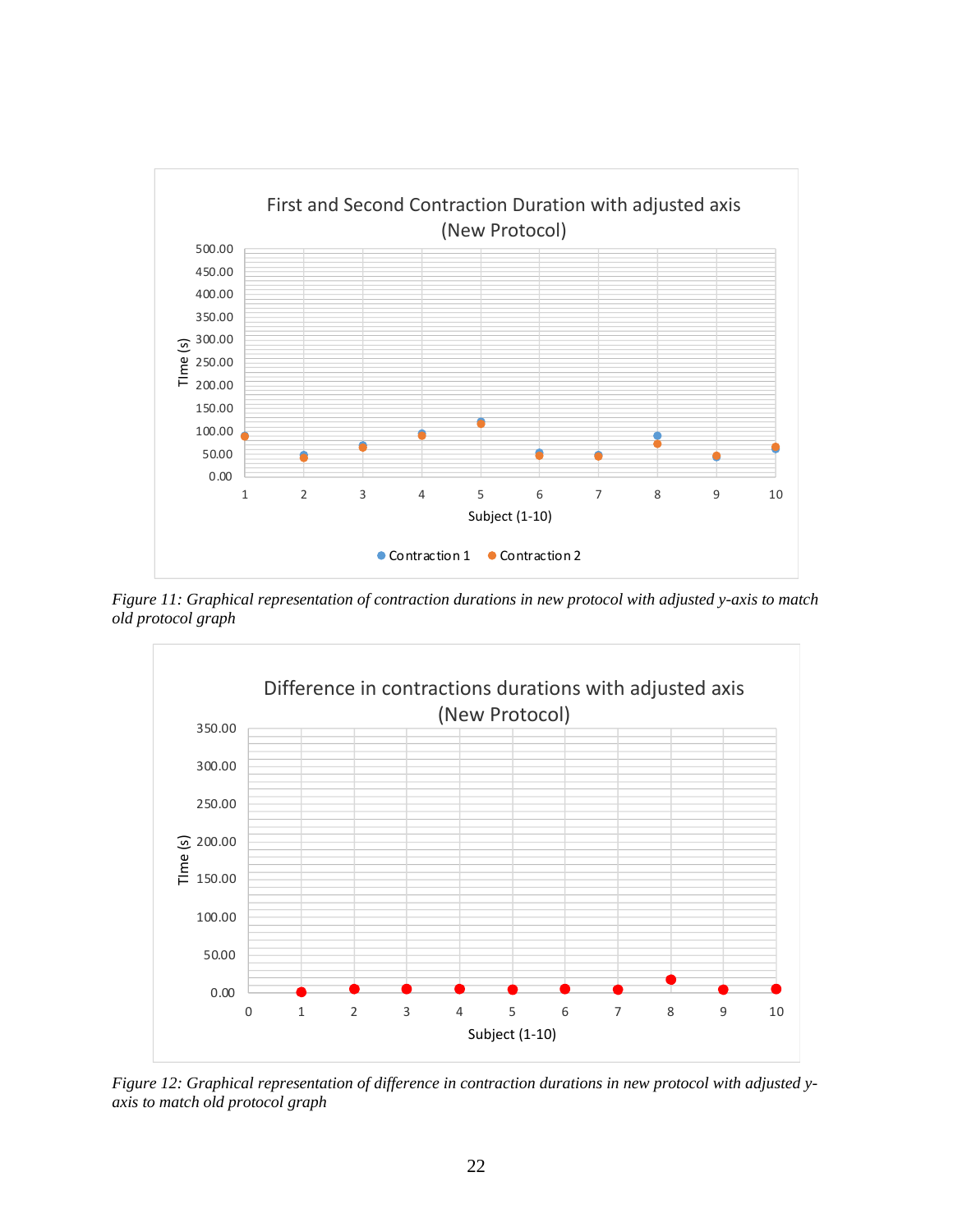### DISCUSSION

<span id="page-30-0"></span>Based on the results of the study, it can be shown that the changes to the protocol established a significant decrease in the difference between fatiguing contraction durations. The first protocol had an average of 73.30 seconds difference between the first contraction's duration and the second contraction's duration whereas the new protocol had a difference of only 5.94 seconds. This significance is exemplified by the paired one-tailed t-test which gives a p value of 0.001. The subjects also verbally confirmed that they felt the first and second contractions were about equal difficulty. However, something that can be taken into consideration is the psychological factors that could have skewed the data.

Subjects were told about the purpose of the second fatiguing protocol during the rest period between the first and second contractions. A handful of subjects mentioned that they would attempt to match their times and could be visually seen exerting more effort during the second contraction period. This competitive nature is something a few studies have covered. In a study by H V Ulmer, he suggests that subjects are altering the amount of power required to complete the tasks and successfully accomplish their goal to avoid fatigue (Ulmer 1996). This idea does not suit the situation at hand since this would mean subjects knew the objective of the study before hand and as a result adjusted their power output during the MVIC trials or during the first fatiguing protocol as to avoid fatigue and accomplish similar contraction durations in the second contraction period. Alternatively, a study done by the Abbiss group found that during submaximal contractions, fatigue is a caused by neurological factors which reduce the central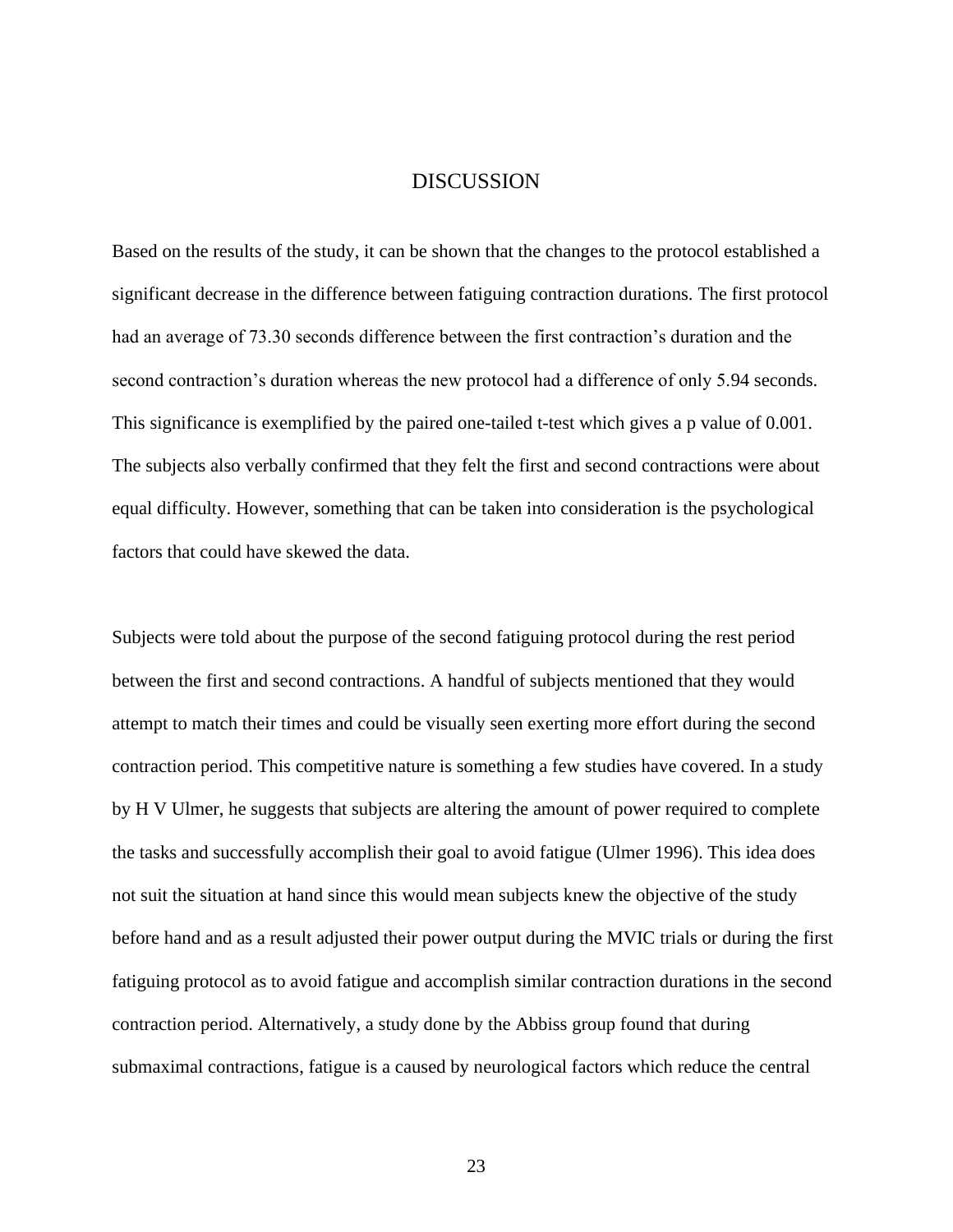drive of the subject (Abbiss 2005). This could explain why subjects are having shorter times during the old protocol for the second contraction.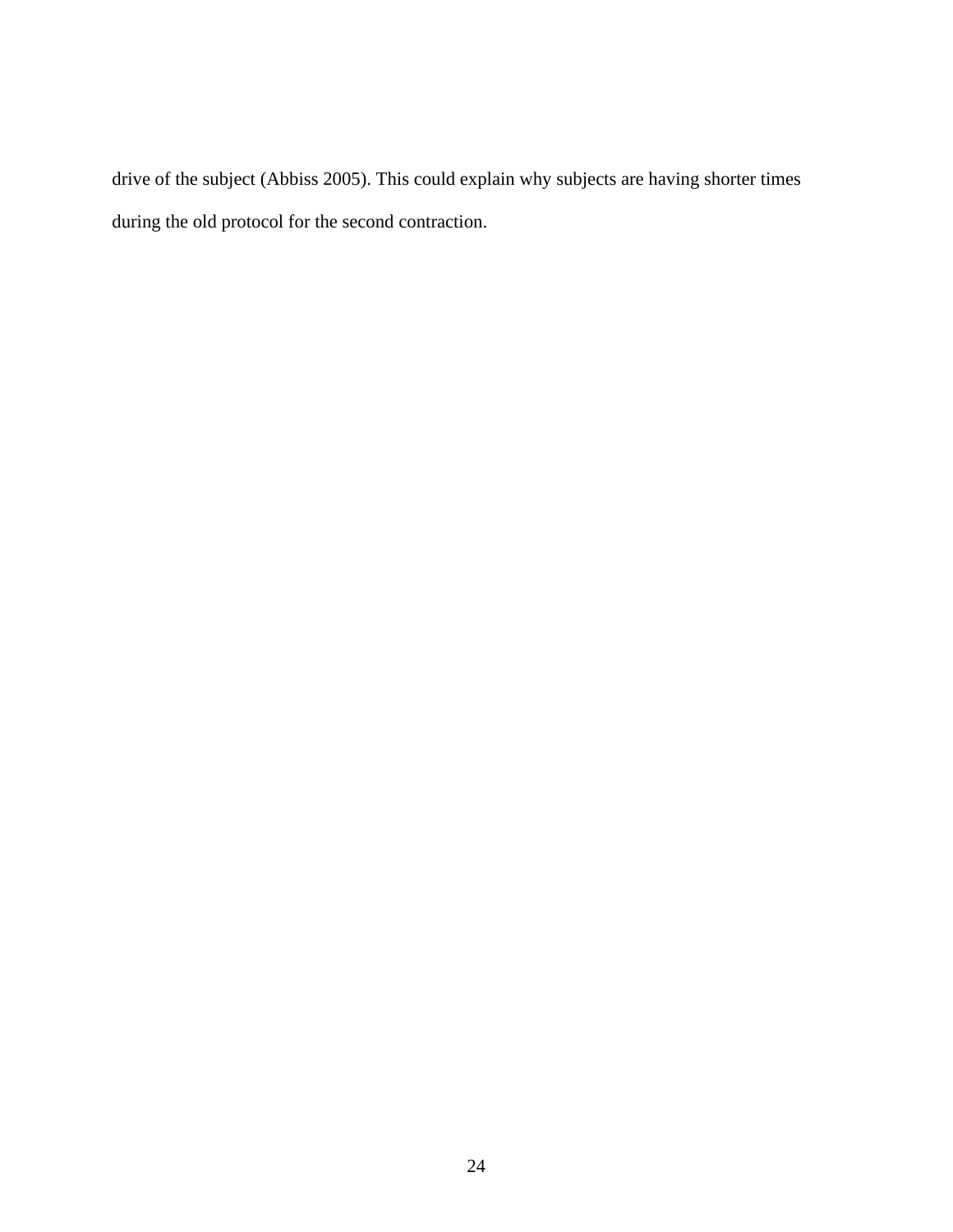## **CONCLUSION**

<span id="page-32-0"></span>Based on the results of this study, the warm-up and active recovery that was implemented helped reduce muscular fatigue during the fatiguing protocol. A significant difference can be observed between the trials conducted previously without a warm-up and active recovery. This trend is supported by the literature and can be further expanded upon. Future studies can repeat this experimentation to determine if the implementation of warm-up protocols and active recovery changes the results of the previous study (performed without warm-up): no significant trend between EME and MMG frequency. Additionally, by adjusting other parameters regarding the submaximal contractions and observing the trends that subjects produce, it would be interesting to see if the results of this study are consistent over three or four fatiguing contractions. With an understanding of the trends that a warm-up and active recovery provides to muscular fatigue, studies investigating muscular disease can implement these parameters into their investigations to understand the different responses to muscular fatigue.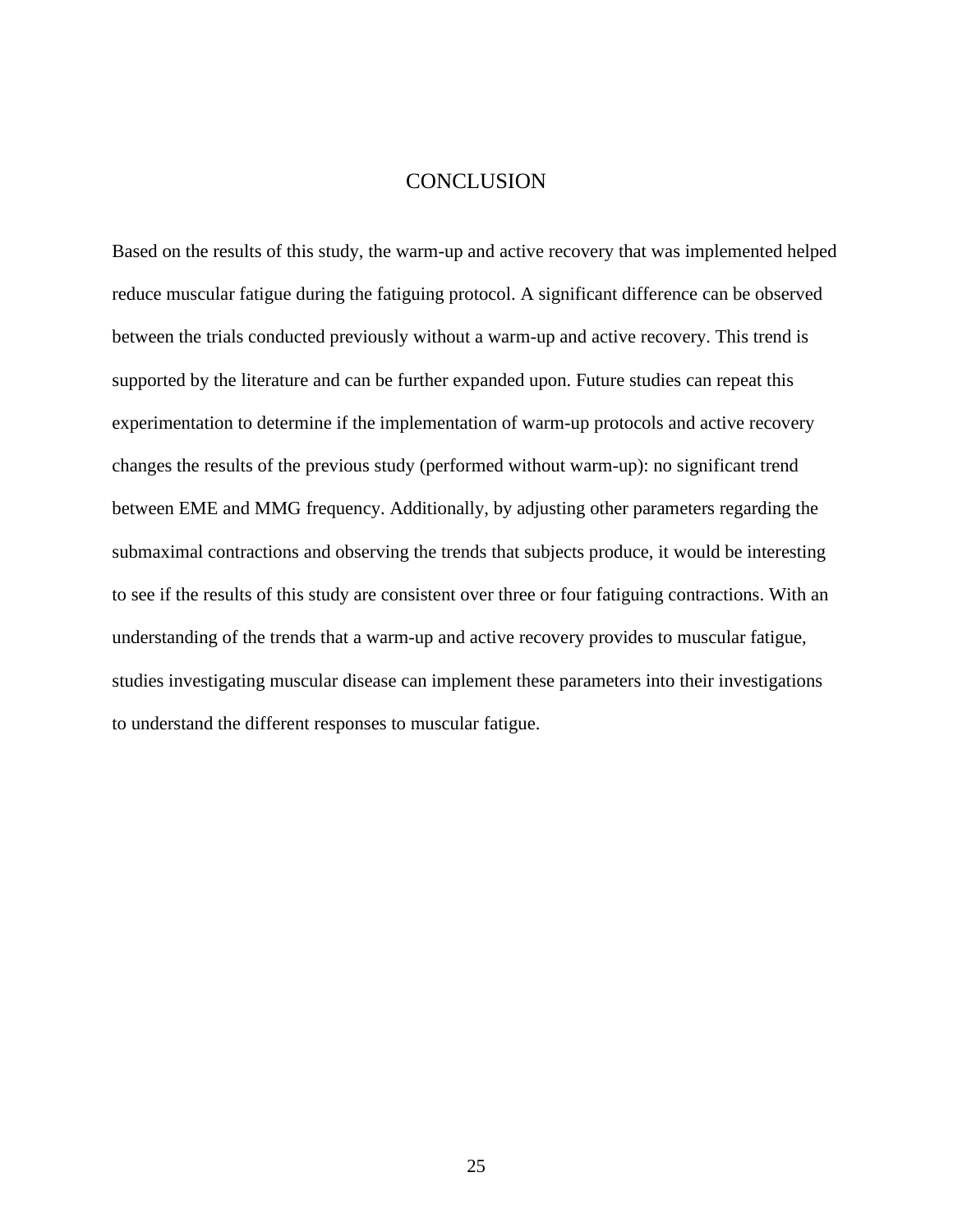#### REFERENCES

- <span id="page-33-0"></span>Abbiss, C.R., Laursen, P.B. Models to Explain Fatigue during Prolonged Endurance Cycling. Sports Med 35, 865–898 (2005). https://doi.org/10.2165/00007256-200535100-00004
- Barry, D. T., Leonard, J. A., Jr., Gitter, A. J., and Ball, R. D. Acoustic myography as a control signal for an externally powered prosthesis. Arch Phys Med Rehabil67: 267-269, 1986.
- Cooke, Roger. "The sliding filament model: 1972-2004." The Journal of general physiology vol. 123,6 (2004): 643-56. doi:10.1085/jgp.200409089
- De Backer, D. Lactic acidosis. Intensive Care Med 29, 699–702 (2003). <https://doi.org/10.1007/s00134-003-1746-7>
- Evans, Rachel K., et al. "Effects of Warm-up before Eccentric Exercise on Indirect Markers of Muscle Damage." *Medicine & Science in Sports & Exercise*, vol. 34, no. 12, 2002, pp. 1892–1899.,<https://doi.org/10.1097/00005768-200212000-00006>
- Faude, O., Kindermann, W. & Meyer, T. Lactate Threshold Concepts. Sports Med 39, 469–490 (2009).<https://doi.org/10.2165/00007256-200939060-00003>
- Gordon, G., & Holbourn, A. H. (1947). The sounds from single motor units in a contracting muscle. The Journal of Physiology, 107(4), 456-464. doi:10.1113/jphysiol. 1948.sp004290
- Hill, Ethan C., et al. "Sex-Specific Responses to Fatiguing Exercise Can Be Explained by Electromechanical Efficiency." Medicine & amp; Science in Sports & amp; Exercise, vol. 49, no. 5S, 2017, p. 778., [https://doi.org/10.1249/01.mss.0000519075.66410.d1.](https://doi.org/10.1249/01.mss.0000519075.66410.d1)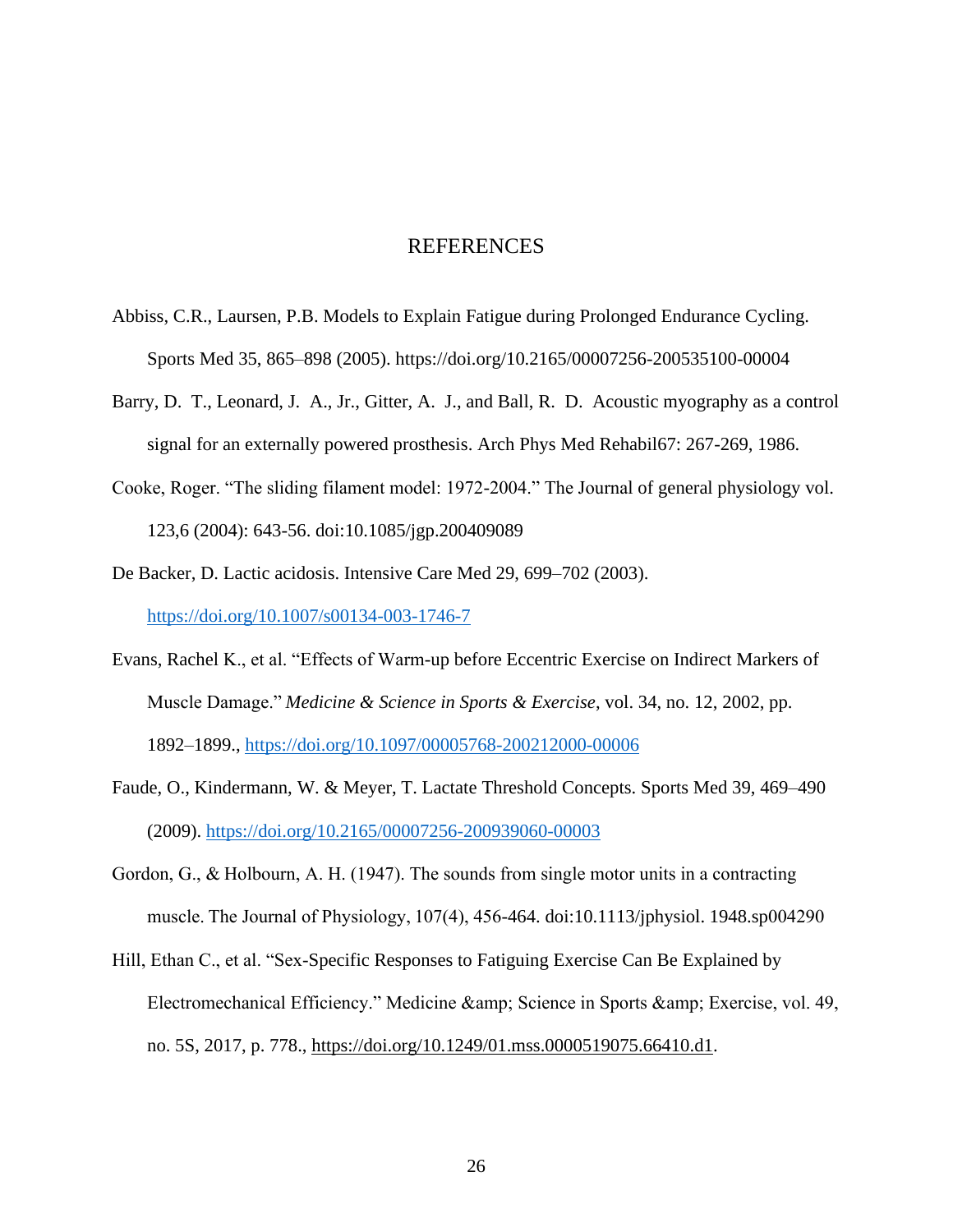- Hogrel, J. (2005, July 1). Clinical applications of surface electromyography in neuromuscular disorders. ScienceDirect.
- Koilpillai, Rehana, "Electromyographic and Mechanomyogrpahic Signal Changes with Fatigue in Adults" (2021). *Honors Undergraduate Theses*. 1055.
- Konrad, P. (2006). The ABC of EMG: A Practical Introduction to Kinesiological Electromyography (1.4th ed.). Scottsdale, AZ: Noraxon U.S.A.
- Merletti, R., & Parker, P. (2005). Electromyography: physiology, engineering, and noninvasive applications. Wiley-Interscience.
- Noto RE, Leavitt L, Edens MA. Physiology, Muscle. [Updated 2021 May 12]. In: StatPearls [Internet]. Treasure Island (FL): StatPearls Publishing; 2021 Jan-. Available from: <https://www.ncbi.nlm.nih.gov/books/NBK532258/>
- Orizio, C. (2000). Muscle fatigue monitored by the force, surface mechanomyogram and EMG. Biomechanics and biology of movement, 409-433.
- Stewart, D., Macaluso, A. & De Vito, G. The effect of an active warm-up on surface EMG and muscle performance in healthy humans. *Eur J Appl Physiol* **89,**509–513 (2003). <https://doi.org/10.1007/s00421-003-0798-2>
- Szabo, S.M., Salhany, R.M., Deighton, A. et al. The clinical course of Duchenne muscular dystrophy in the corticosteroid treatment era: a systematic literature review. Orphanet J Rare Dis 16, 237 (2021).
- Tomaras, Elias K., and Brian R. MacIntosh. "Less Is More: Standard Warm-up Causes Fatigue and Less Warm-up Permits Greater Cycling Power Output." *Journal of Applied Physiology*, vol. 111, no. 1, 2011, pp. 228–235.,<https://doi.org/10.1152/japplphysiol.00253.2011>